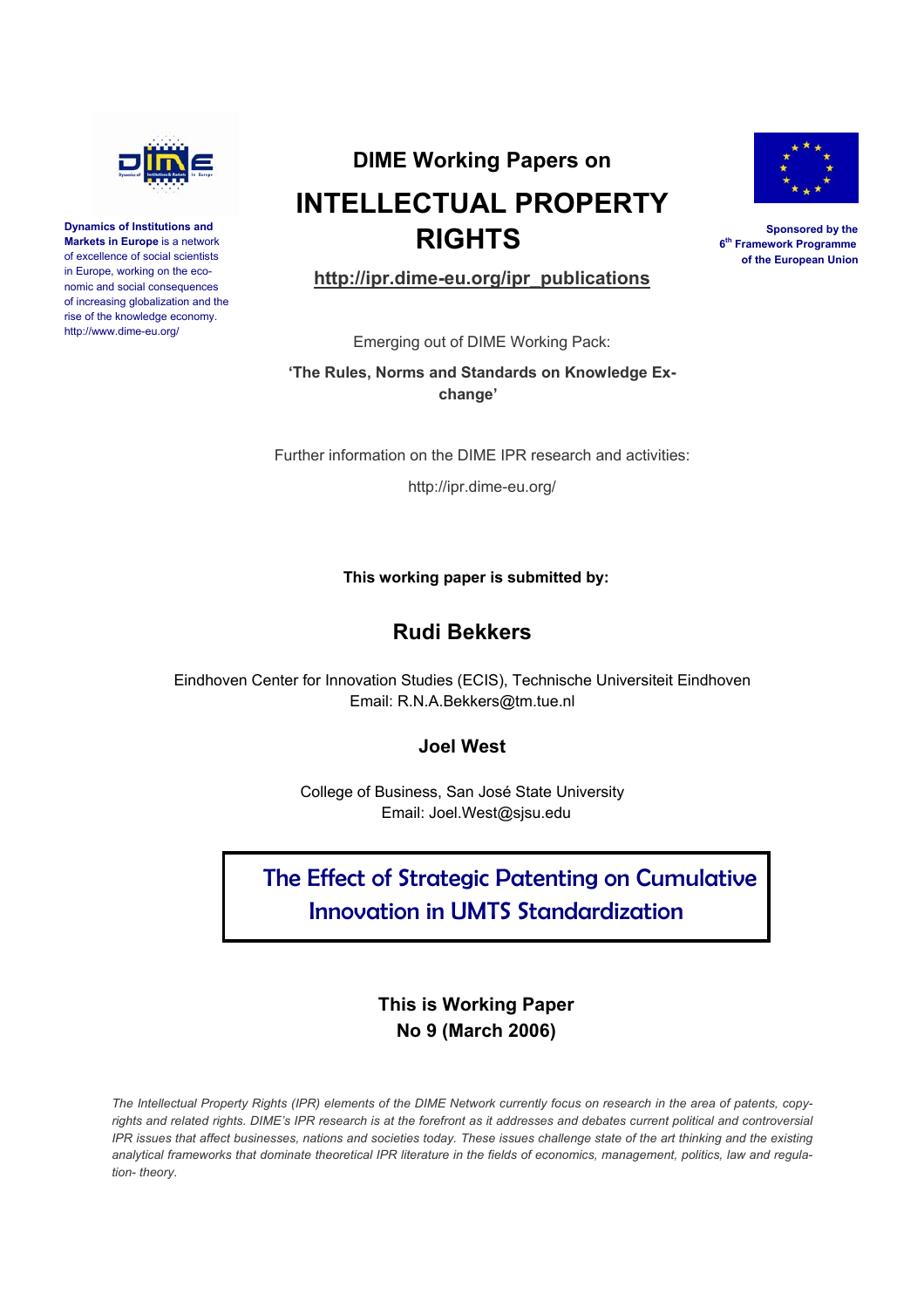## **The Effect of Strategic Patenting on Cumulative Innovation in UMTS Standardization**

Rudi Bekkers

Eindhoven Center for Innovation Studies (ECIS), Technische Universiteit Eindhoven Den Dolech 2, P.O. Box 513, 5600 BM Eindhoven, The Netherlands R.N.A.Bekkers@tm.tue.nl

> Joel West Associate Professor, College of Business, San José State University One Washington Square, San José, CA 95192-0070 USA Joel.West@sjsu.edu

*Paper for the DIME Workshop on Rules, norms and standards in corporate and sectoral IPR practices when profiting from technological innovations and innovations in creative expressions, March 24th, 2006* 

#### *Abstract*

Since the 1990s, intellectual property rights have become increasingly important in the telecommunications sector. In particular, the strategic role of patents played in the GSM standard irrevocably changed the IPR strategies within the sector, increasing both the revenues and barriers provided by telecom patents. The issues raised by GSM foreshadowed comparable impacts of patents upon other ICT standards. These developments parallels broader concerns raised by researchers about the risk that such patents impede the process of cumulative innovation, a problem some have labeled "the tragedy of the anticommons." After reviewing research on the various controversies regarding patents, cumulative innovation and standardization, we review the evolution of the role of patents in telecommunications standards. We then analyze the role of 1227 unique "essential" patents declared in the standardization of Universal Mobile Telecommunications System (UMTS), the thirdgeneration successor to GSM. Using a combination of data sources, we show how differences in the timing, nature and scope of patenting activities relate to firms' business models, competitive position and role in the standardization activity.

From this, we offer broader observations about the limits of existing IPR policies and coordination mechanisms, as well as the likely impact of various policy alternatives on patent proliferation in telecommunications standardization.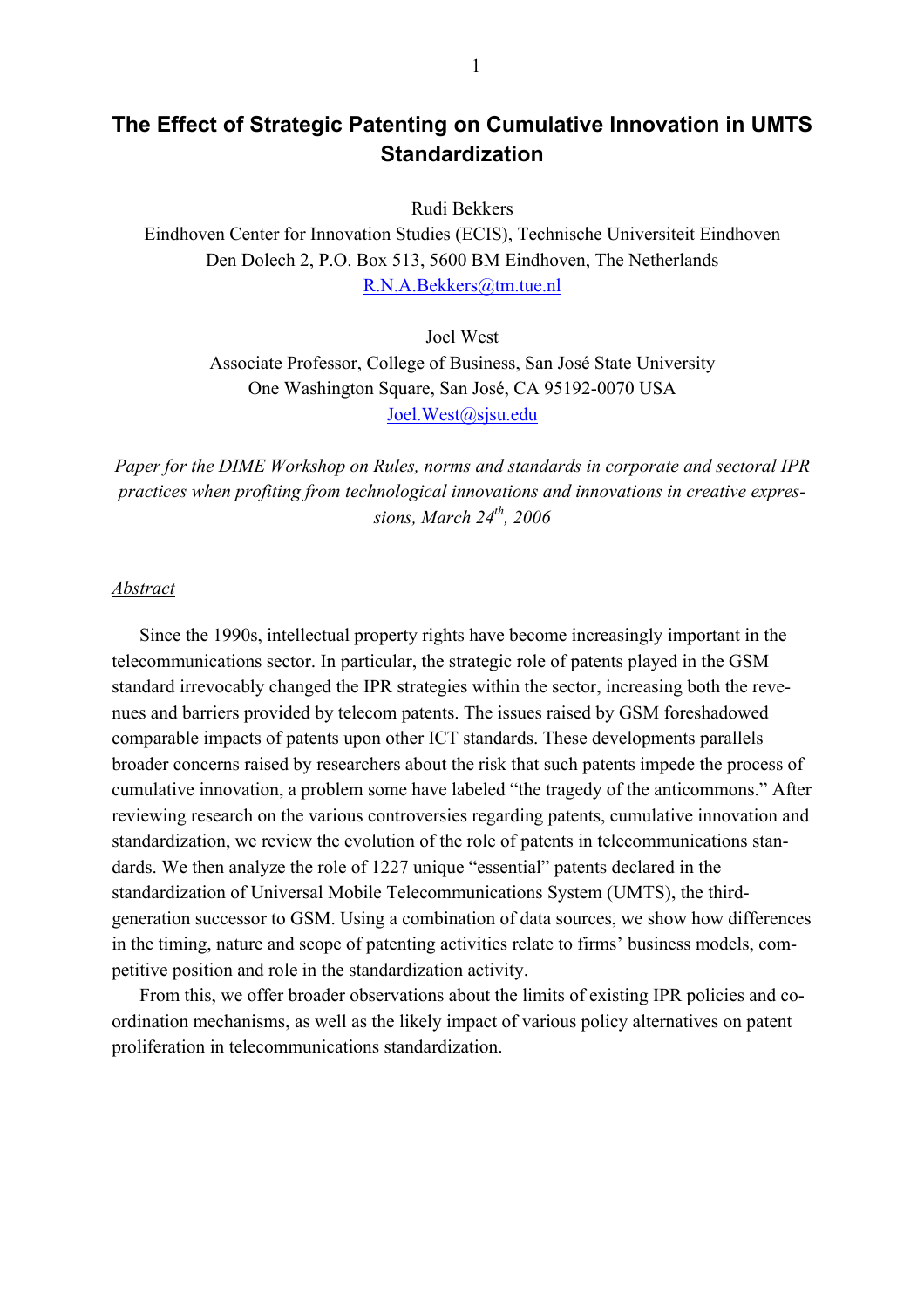*Contents*

| $\mathbf{1}$ . |  |
|----------------|--|
| 2.             |  |
| 2.1.           |  |
| 2.2.           |  |
| 23             |  |
| 3.             |  |
| 3.1.           |  |
| 3.2.           |  |
| 3.3.           |  |
| 3.4.           |  |
| 4.             |  |
| 4.1.           |  |
| 4.2.           |  |
| 43             |  |
|                |  |

## **1. Introduction**

There has recently been a debate about the actual and optimal role of patents in industrial innovation. This role has changed over the past 25 years, in response to changes in the IPR policy regime in leading countries, industry structure and the strategies used by firms in managing their IPR portfolios. Some have applauded such changes, as with Chesbrough's (2003) advocacy of "open innovation" as a way for firms to maximize their return to innovation investments. Others have deplored the increasing use and impact of patent monopolies, particular as they relate to various forms of cumulative innovation (Heller and Eisenberg, 1998; Scotchmer, 2004; David, 2004). Still others have argued that the patent system (particularly in the US) to reduce the proliferation of questionable patents (FTC, 2003; Jaffe and Lerner, 2004).

A particularly salient example of how such IPRs impact cumulative innovation has been on voluntary product compatibility standards, particularly those related to information communications technology (ICT). Here, the goals of the standardization participants – interoperability and adoption of their respective products — can only be achieved if the IPR does not prevent the implementation of the standard by multiple participants. At the same time, these same participants now use influence and other tactics to their own advantage, both in defining the content of the standard and allocation of its eventual spoils of the collaboration.

Perhaps the best (and best known) illustration of competitive IPR maneuvering in multivendor standardization was in the development of the GSM mobile telephone standard during the 1980s. As documented by Bekkers and others (Bekkers, 2001; Bekkers, Duysters and Verspagen, 2002; Iversen, 1999; Loomis, 2005) the patents provided a key revenue source to a small subset of the standardization participants, while at the same time posing a high barrier to entry by later entrants. The "success" of GSM patent holders in demanding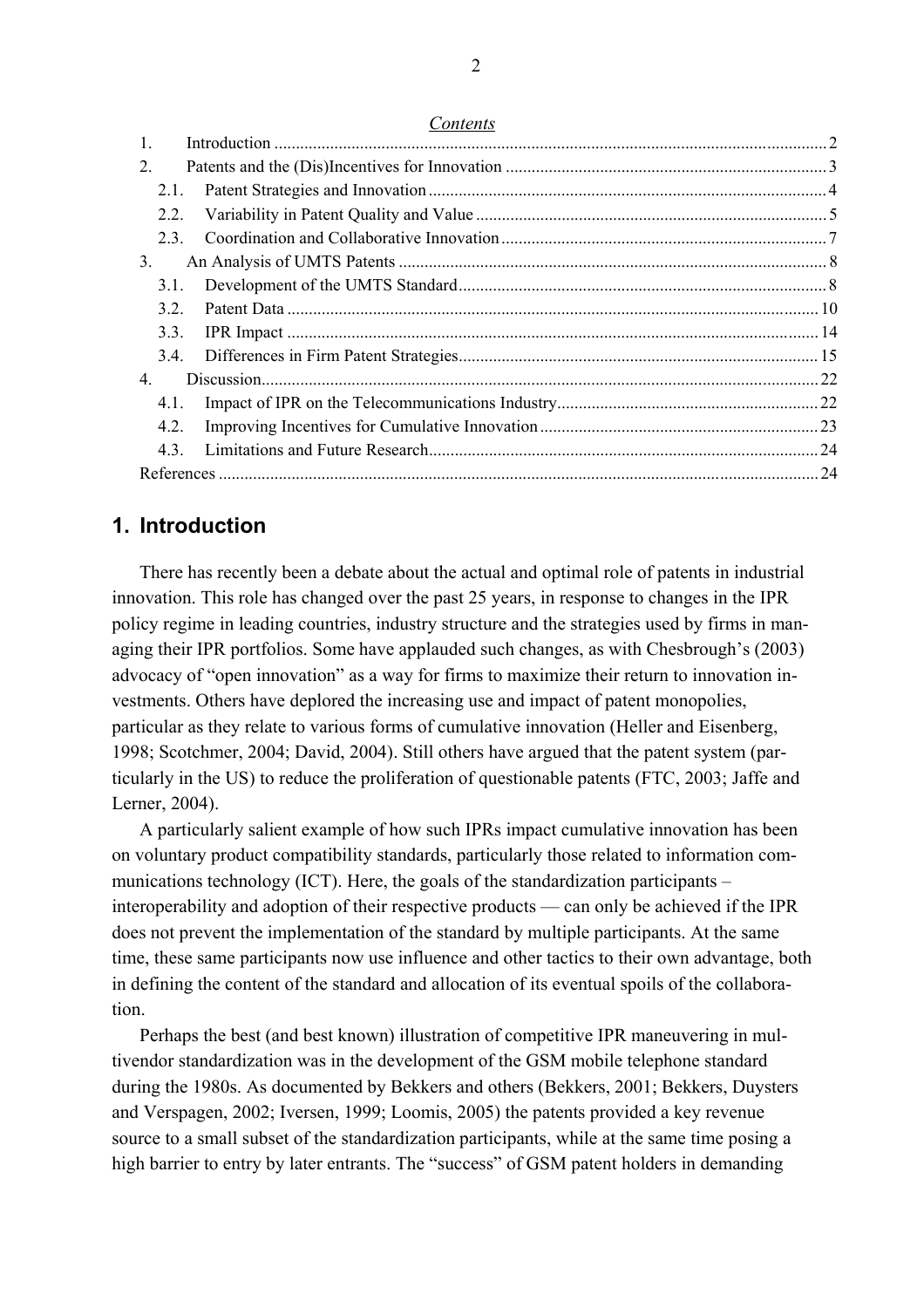IPR royalties had a direct impact upon the strategic use of IPR in telecommunications industry.

Here we consider the IPR claims made by 42 firms in the successor to GSM, the thirdgeneration Universal Mobile Telephone Service (UMTS) standard. While there are important differences between the technologies and institutions, the UMTS standard was developed by many of the same European firms and institutions that produced GSM. As such, we believe the contrast in firm IPR strategies between the GSM and UMTS eras suggests both direct learning effects and broader secular trends in the strategic use of patents in industrial innovation.

First, we review prior research on the overall (mis)uses of patents, and their impact upon standardization. Next, we provide a brief summary of the UMTS standardization process, showing how it both paralleled and differed from the earlier GSM effort. From this, we present an original analysis of the "essential" patent claims registered with a key UMTS sponsor, including the increase in the total number of unique patents claimed from 140 in the GSM era to more than 1200 for UMTS. Using the authorship and time of the patent initiation, we draw inferences about the interaction between firm strategies in R&D and standardization activities.

## **2. Patents and the (Dis)Incentives for Innovation**

To provide an incentive for innovative activity, most countries grant temporary monopoly for the creator of inventions that are useful, novel and non-obvious. Besides increasing the likelihood the inventor can appropriate a return from his/her invention, the protection also allows inventors to offer their inventions to the market without risking loss to competitors (Arrow, 1962; Nordhaus, 1969; Gallini, 2002). The monopoly itself is limited both by the scope of the patent grant, and (in most cases) by how determined rivals are to circumvent the patent by "inventing around" (or ignoring ) it, as well as the risk that the patent will later be challenged and invalidated.

A longstanding concern about monopolies (however limited) is the effect they have upon the innovation of others. For example, Jaffe and Lerner (2004: 51) recount how after the diode tube was invented and patented, Lee De Forest improved the design by adding a third element to form a triode. But because the triode infringed on the diode patent held by Guglielmo Marconi, U.S. courts ruled that neither De Forest nor Marconi could legally sell a triode without a license from the other (which they refused to grant). Development of the U.S. broadcasting industry was delayed until the stalemate was resolved (Scott, 2001). This case is an example of what Merges and Nelson (1990) term "blocking" patents, in which the earlier patent (e.g., the diode) blocks implementation of the later invention (the triode), but the later patent also blocks the earlier inventor from using a key improvement. The negative effect of such monopolies is particularly a concern for industries or technological developments that depend on cumulative innovation (cf. Scotchmer, 1991, 2004; Murray and O'Mahony, 2005). Advocates have lamented how these individual monopolies amount to "fencing off the commons" (David, 2000) or "the tragedy of the anticommons" (Heller and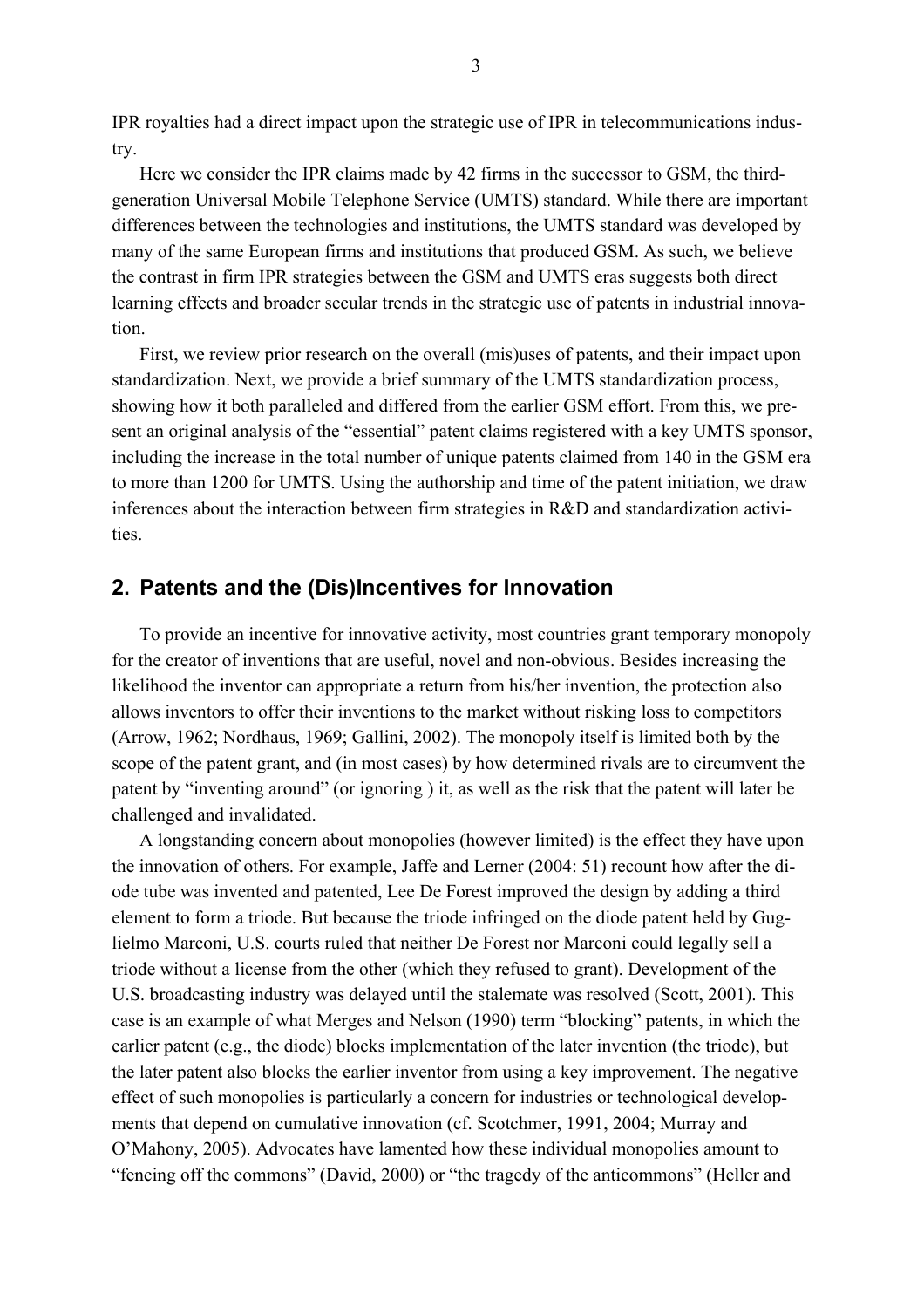Eisenberg, 1998). Specific remedies suggested have included providing a cumulative innovation patent exception for pure research (Merges, 1996; David, 2000).

A variety of factors have increased the concerns about such negative effects. Firms are increasingly pursuing IPR-based business models, in which the returns to innovation are separated from the vertically integrated production of goods that use such innovation (Chesbrough, 2003; West, 2006). Changes in the U.S. patent regime have increased both the number and enforceability of patents granted, including extending patents to previously unpatentable areas such as software (Jaffe, 2000; Graham and Mowery, 2003). And looking at quantity of innovations produced by U.S. firms, other regions (notably Europe) have sought to emulate the American incentives to innovation (European Commission, 1997) — which critics fear will spread the negative impacts of such IP regimes to other jurisdictions.

### *2.1. Patent Strategies and Innovation*

The goal of patents is to provide an incentive to innovation by providing a temporary monopoly to inventors. However there has been a debate over the actual role played by industrial patents. Instead of gaining a temporary monopoly, firms may instead seek to deter rivals from enforcing their own patents, or to extract licensing royalties from the sale of other firms' products.

There is both a positive and normative aspect to this debate over the role of patents. How are they used, and how should they be used? Both the practice and philosophy of industrial patents has evolved over time. One factor has been the changing industry structure. Globalization means that once autonomous national monopolies (or cozy oligopolies) are potentially competing with firms from other countries. Thus, firms seek new and more aggressive strategies to differentiate the firm from a wider range of existing or potential competitors.

Based on a 1994 survey of US manufacturers, Cohen et al (2000: 17-18) identified six major goals for patenting product and process innovations. Allowing for multiple objectives, these six goals were (in decreasing order of importance): $<sup>1</sup>$ </sup>

- 1. *Preserve exclusivity.* This is the traditional role ascribed to patents, allowing a firm a temporary monopoly to profit from its innovation.
- 2. *Blocking cumulative innovation.* 82% of the product patents and 64% of the process patents were aimed at slowing competitors' efforts to patent in similar areas and build similar products. Such patents would tend to discourage or prevent cumulative innovation, a concern identified by Scotchmer (1991, 2004).
- 3. *Defensive Patenting.* By winning a patent for their innovation, firms hope that to protect themselves against possible allegations they have infringed upon the patent of another firm. The FTC (2003: 6) identifies the activity creating such patents as one of the major diversions of R&D resources away from creating new innovations.

 $\frac{1}{1}$ <sup>1</sup> The original categories used by Cohen et al were "prevent copying", "blocking" "prevent suits", "for use in negotiations" "enhance reputation" and "licensing revenue.".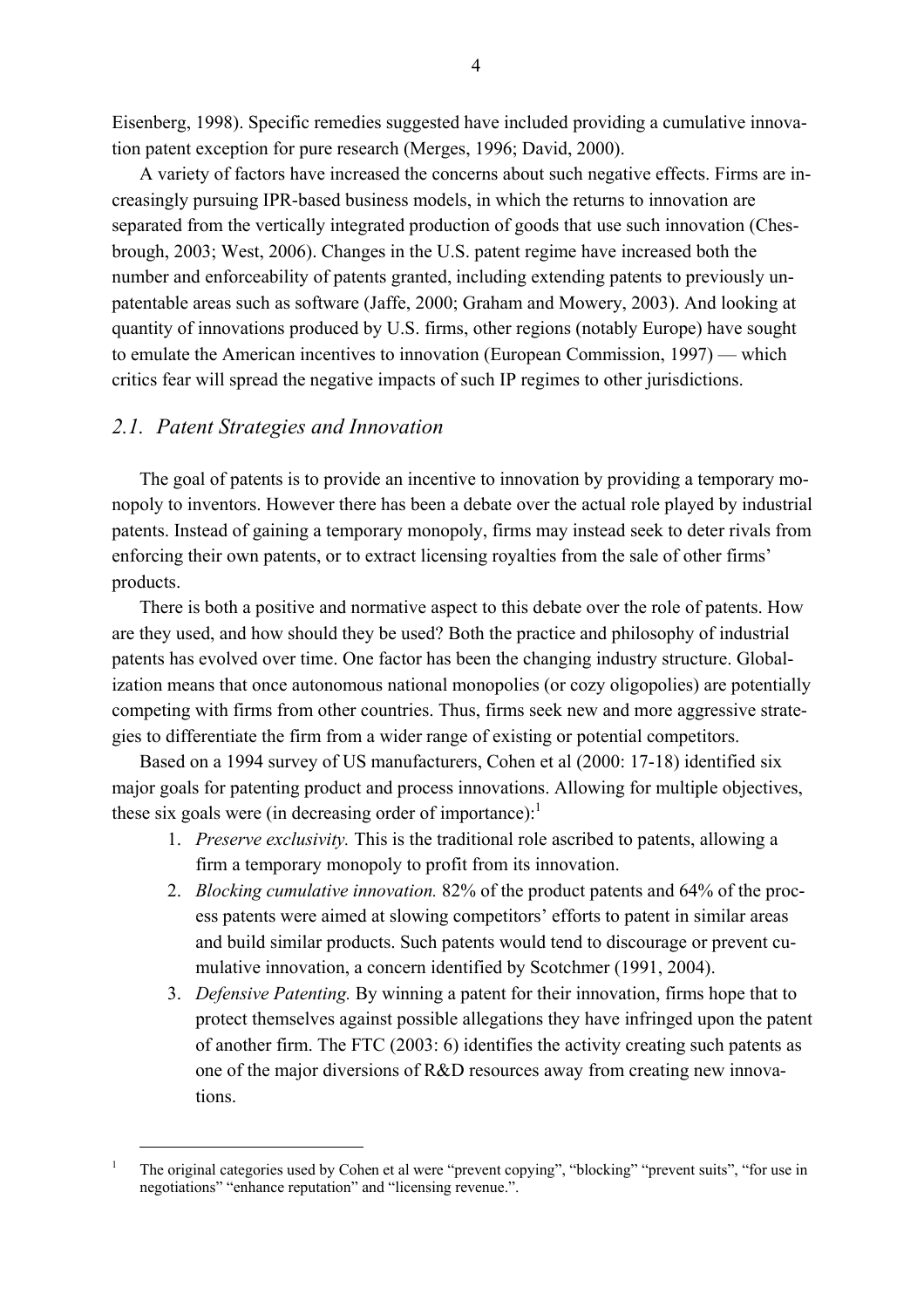- 4. *Bargaining Chips.* In this model, patents are valuable for negotiating access to rivals patents, and thus "more an instrument for appropriating a share of oligopolistic rents" (Cohen et al, 2000: 26). This is the role of patents recounted by Bekkers (1991) and others for patents in the GSM standard.
- 5. *Licensing revenues.* Firms may seek to earn royalties from other firms, either as a byproduct of their existing innovation activities or the primary focus of the innovation business models (Chesbrough, 2003). The first approach is consistent Hall and Ziedonis (2001), who noted that during the late 1980s the largest U.S. semiconductor firms began to assert their patents to increase licensing revenues from their patent portfolios. While the second approach is likely underrepresented in Cohen et al (1997) sample of manufacturers, when enabled by IP rights it often allows firms to create a valuable niche in a value network (West, 2006).
- 6. *Performance benchmarking.* Filing patents provides a way to measure the output of R&D scientists.

A seventh category not covered by the typology of Cohen and colleagues is the "patent troll." This is a disparaging term used by manufacturers to refer to individual inventors (or small firms or investment groups) who do not make products, or even offer prospective licensing terms.

*"Instead, a troll hides under bridges, metaphorically speaking, waiting for companies to product and market products. … The ugly, evil troll then leaps up and demands a huge toll, that is a licensing fee settling actual or threatened patent litigation"* (Chisum, 2005: 340).

However, definitions of "patent troll" vary considerably between potential licensors and licensees.<sup>2</sup> The exact definition has significant policy implications, as larger firms seek patent reform to prevent "abusive litigation" (Woellert, 2005).

## *2.2. Variability in Patent Quality and Value*

The inventions represented by patent applications vary considerably in their technical and economic significance. The central trade-off of patent policy is to use the patent grant to maximize the incentive for firms to innovate, while minimizing the deadweight loss that such grant causes to the innovative activities of others.

This loss has been increased by the recent proliferation of patents in the U.S. system, which many have attributed to the failure of patent authorities to enforce the requirements of novelty and non-obviousness. The granting of questionable (or "low quality") patents impairs the innovation of others while rewarding non-innovative patent filing (e.g., FTC, 2003; Jaffe and Lerner, 2004). The problem is exacerbated when the overlapping IPR grants of multiple

 $\begin{array}{c} \n\frac{1}{2} & \frac{1}{2} \\
\frac{1}{2} & \frac{1}{2} \\
\frac{1}{2} & \frac{1}{2} \\
\frac{1}{2} & \frac{1}{2} \\
\frac{1}{2} & \frac{1}{2} \\
\frac{1}{2} & \frac{1}{2} \\
\frac{1}{2} & \frac{1}{2} \\
\frac{1}{2} & \frac{1}{2} \\
\frac{1}{2} & \frac{1}{2} \\
\frac{1}{2} & \frac{1}{2} \\
\frac{1}{2} & \frac{1}{2} \\
\frac{1}{2} & \frac{1}{2} \\
\frac{1}{2} & \frac{1}{2} \\
\frac{$ <sup>2</sup> The originator of the term, Intel attorney Peter Detkin, changed his own definition after joining an IP licensing company (Kanellos, 2005).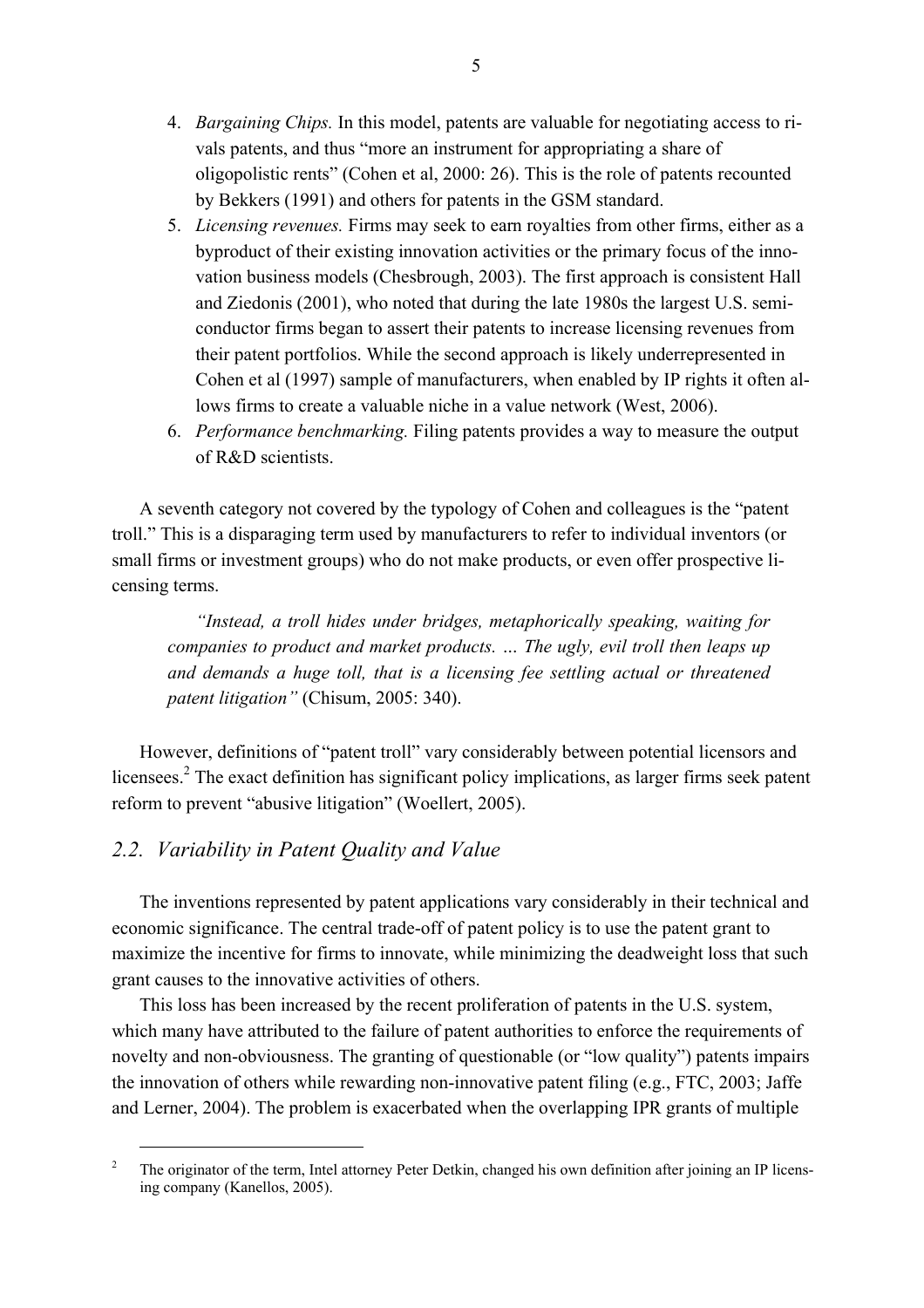patents form a "patent thicket," making it difficult for any firm to create actual products without gaining the cooperation of other firms. The number of patents (and tendency towards thickets) is fueled by firms seeking to acquire defensive patents to defend themselves (Shapiro, 2001; FTC, 2003: 6; Clarkson, 2005). According to this analysis, the *ex ante* quality control measures in the US patent system are ineffective while the *ex post* remedies are costly and crude, through use of a lawsuit seeking to invalidate the patent. Graham and Harhoff (2005) estimate that 1-3% of US patents are challenged via lawsuits, with each suit costing \$1 million or more. They calculate that if the US adopted the unique post-grant opposition system of the European Patent Office, patent litigation could be reduced by 19-24%, while increasing US patent examination standards could significantly reduce the number of granted and litigated patents.

One of the concerns about the changes in the patent system has been the potential granting of low "quality" patents, i.e., inventions that would not previously been patentable (e.g. Jaffe and Lerner, 2004). Patented inventions differ significantly in their technical innovativeness, commercial value and the degree to which the patent deters potential imitators. Conversely, what is the value of a legitimate patent to the innovator? The distribution of patent values is highly skewed, with only a small percentage of patents holding significant commercial value (Griliches, 1990; Harhoff et al, 2003). The value of the patent is a function of the commercial value of the patented innovation, the impact the patent has on subsequent innovation by others, and how effectively the patent withstands likely attempts at circumvention or challenge. Given both the direct and opportunity costs associated with filing a patent, the decision by an inventor to patent an invention implies a belief that the invention is of above-average importance, but neither the patent application nor award process provide direct evidence of commercial value. Any invention only has a latent economic value until or unless it can be unlocked through a successful business model that innovator to its position in the value chain (Chesbrough and Rosenbloom, 2002).

One proxy for the value of a patented invention is how often the patent is cited by subsequent patents; this is a measure both of the importance of the patent in fueling subsequent innovative activity, and also suggests a potential blocking value for subsequent inventors. Trajtenberg (1990) showed that the number of patents correlated to innovation inputs, while the cumulative number of citations for a patent correlates to the (independently measured) product innovation in the product class. Trajtenberg et al (2002) showed that patent citations captured the high impact of key industry-enabling inventions, such as the Cohen-Boyer recombinant DNA patent and the original patents for CT scanners and pacemakers. However, they concluded that even the most important basic inventions differed in the breadth of their impact — whether limited to the invention's product class or more broadly dispersed among related technologies.

Of course, creating and patenting an invention is no guarantee of commercial value. Given both the direct and opportunity costs associated with filing a patent, the decision by an inventor to patent an invention implies a belief that the invention is of above-average importance. But the value of an invention depends on the degree of intellectual property rights granted and the ability of the firm to appropriate value from those rights (Teece, 1986; Sherry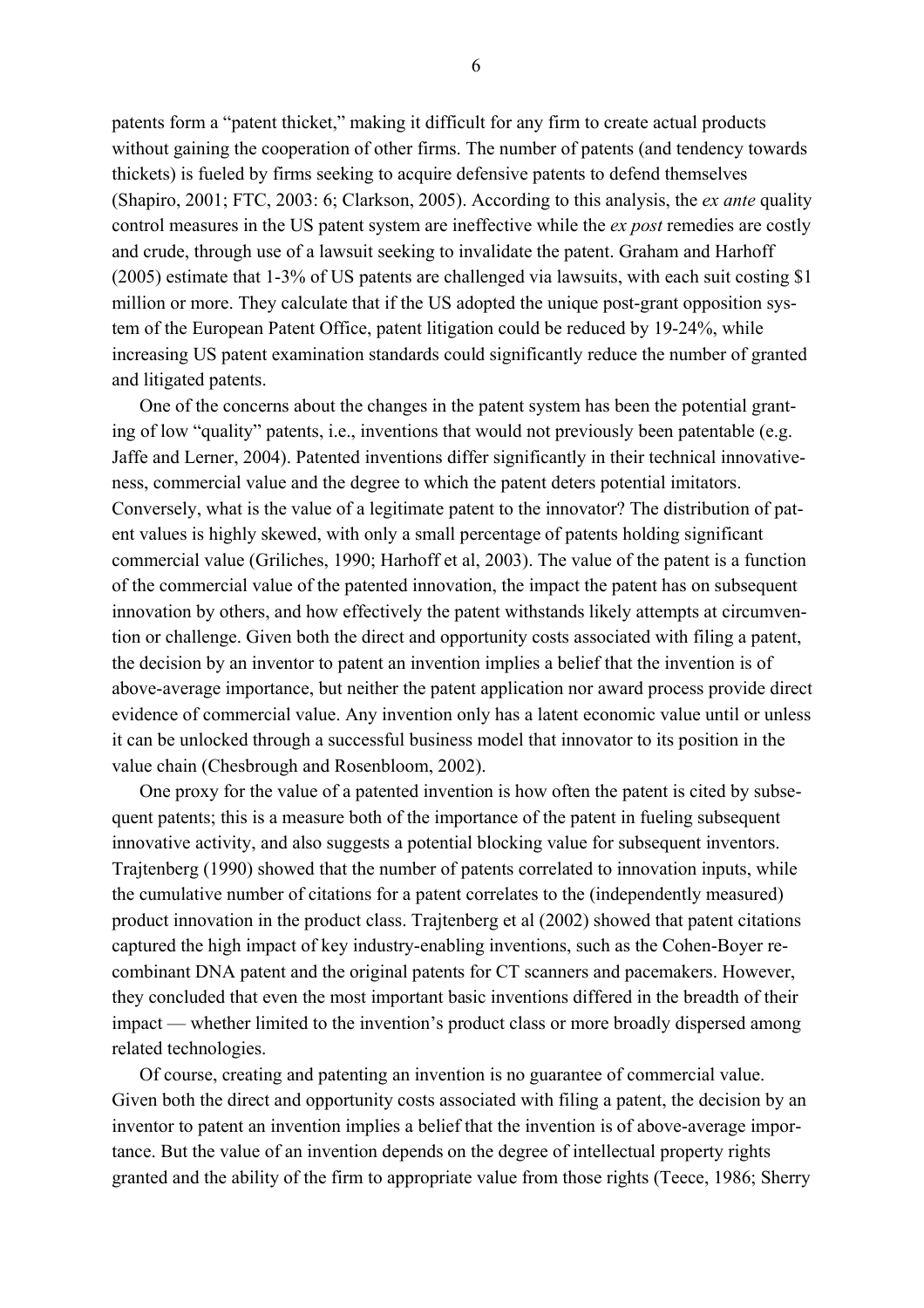and Teece, 2004). Any innovation has only latent economic value until or unless that value can be unlocked through a successful business model that links the inventor to its position in the value chain (Chesbrough and Rosenbloom, 2002).

Even with IPR rights for a commercially valuable innovation, the innovator faces considerable *ex ante* uncertainty about the actual degree of protection those rights will provide (Sherry and Teece, 2004). A best, the inventor hopes that the patent will deter competitors from circumventing it and will withstand any legal challenges; at worst, the individual patent becomes nothing more than a lottery ticket (Lemley and Shapiro, 2005). The tendency of firms to develop patent thickets is based in part on a desire to reduce the risk of such circumvention or invalidation, and thus increase the certainty appropriating value from the innovation (Shapiro, 2001).

## *2.3. Coordination and Collaborative Innovation*

Patents have recently generated considerable controversy for standards-setting organizations (SSO) establishing voluntary product compatibility standards. Such efforts are a specific example of collaborative innovation, although firms have both collaborative and competitive interests in advancing a standard (Simcoe, 2006). The greater the number of patents that impact a given standard, the more difficult it becomes for firms to legally implement that standard. The issues faced with compatibility standards are a specific case of the "fencing off" or "anti-commons" barriers that patenting pose to inherently cumulative innovation. As the number of patents (and patent holders) increases, the feasibility of alternatives to licensing decreases — and with it the bargaining power of the potential licensee. While individual patent holders of an individual patent have an incentive to reasonable license terms so that it is cheaper for rivals to license the patent than "invent around" it (Gallini, 1992), this incentive is reduced with multiple patents, particularly in the case of patent thickets.

Even if patent holders set an individually reasonable royalty for licensing their patent(s), with patent proliferation the combined effect of a series of such isolated decisions can render implementing a given standard economically infeasible. Such "royalty stacking" by multiple inventors is already considered a serious problem for creating new biotechnology products (OECD, 2002), and is fueled by the presence of questionable patents (FTC, 2003). If high royalty rates prevent sale of a product, this may motivate IPR holders to moderate their licensing demands — unless of course one or more IPR holders have a stake in the success of a competing or substitute technology. For example, a company developing its own proprietary IT standard may have little incentive to license its patents to makers of an open standard developed by its competitors.

Even with reasonable royalties — either through licensor forbearance or through astute use of cross-licensing — a proliferation of patent holders substantially increases transaction costs. Negotiating licenses with multiple licensors entails significant managerial and legal costs, particularly for the inherently complex (and contentious) issues of valuation in crosslicenses.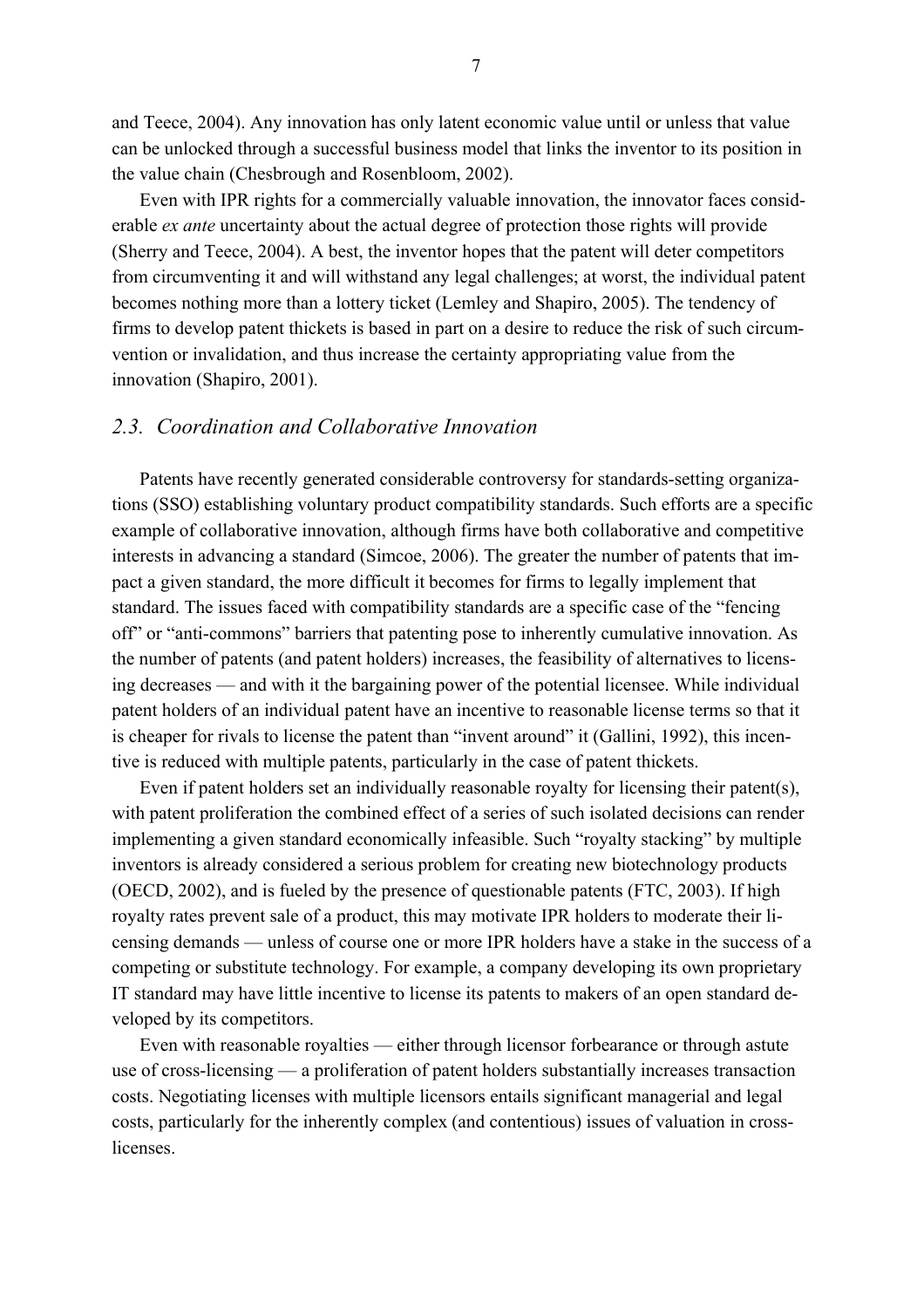Patent pools are potentially an answer to all these issues. Subject to the aforementioned legal constraints, a pool can greatly simplify the licensing process by providing a single point of contact for the essential IPR. They also can potentially solve the royalty stacking coordination problems, when patent holders agree to a price cap that guarantees licensees a fixed price by diluting royalties proportionately for each new IPR claim added to the pool. In exchange, licensors may find the effect protection from their patent strengthened if the pool charges fixed (rather than proportionate) royalties for use of any pool patents that reduce the incentive to invent around or legally challenge any one patent.

Despite these theoretical advantages of patent pools in standardization, empirical evidence as to their benefits remains scarce. Possible factors include the rarity of their use, the comparatively recent rise in patent issues in standardization, or even the inevitable secrecy of how patent pools allocate returns to participants. However, even a casual analysis of the patent pool suggests a more fundamental problem: assigning exclusive control of the right to license one's IPRs requires a strong alignment of interests of the IPR holders. When there is competitive heterogeneity between the firms' product and IPR positions, it will be difficult for patent pools to attract (or maintain) broad enough participation necessary to make a significant patent pool. This is demonstrated by their relative unimportance in the case of UMTS standards.

## **3. An Analysis of UMTS Patents**

To consider the impact of patents on cooperative innovation, here we study the 3rd Generation cellular telephone system, UMTS (Universal Mobile Telecommunications System).<sup>3</sup> This is perhaps the largest European effort for cooperative innovation of the past decade, $4$  and also one where patents played a highly visible role. We are interested in these research questions:

- How are firm IPR strategies for UMTS similar or different compared to earlier efforts?
- What strategies and policies does this suggest for the future?
- How does the distribution of UMTS patents compare with prior standardization efforts?
- What effect are these patents having or likely to have upon adoption and the allocation of returns?
- What would restrain or limit excesses in the future?

## *3.1. Development of the UMTS Standard*

The UMTS standard was both technically and institutionally a successor to the 2nd generation GSM (née Group Special Mobile). Much of the technical development took place at

 $\frac{1}{3}$ <sup>3</sup> UMTS has also been called Wideband CDMA (W-CDMA), DS-CDMA and later 3GSM. For consistency's sake, throughout this paper we use the original UMTS name.<br> $\frac{4}{100}$  For overvide the amount plodged for UMTS redio spectrum

For example, the amount pledged for UMTS radio spectrum licenses in Europe alone exceeds  $\epsilon$ 100 billion.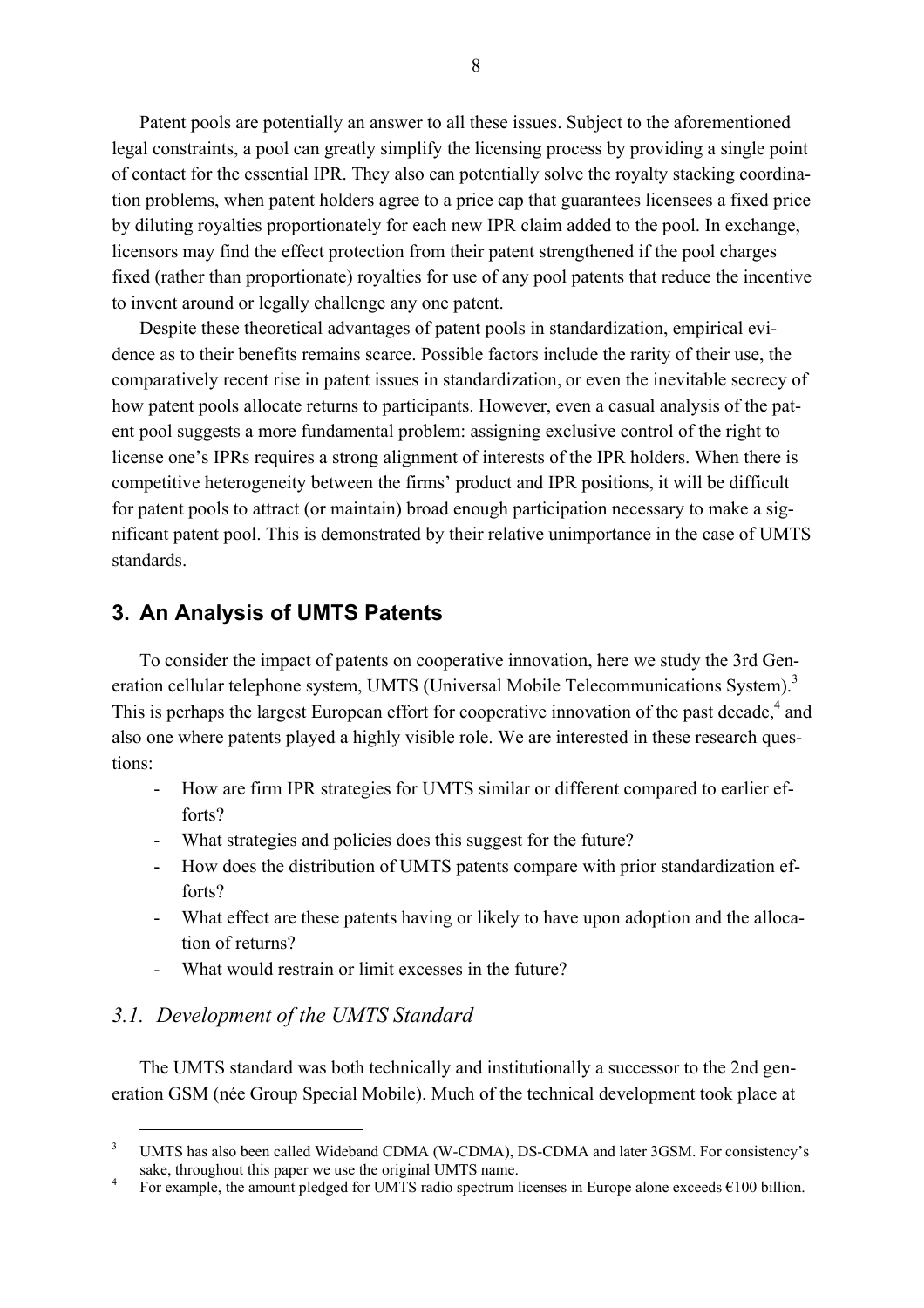the European Telecommunications Standards Institute (ETSI), an outgrowth of the GSM standardization effort, and it involved many of the same telecommunications vendors and operators that led the early GSM effort. The standard progressed in three important phases: exploratory research, formal standardization and standard implementation/refinement (Table  $1$ ).<sup>5</sup>

| <b>Table 1: UMTS development phases</b> |  |  |  |  |
|-----------------------------------------|--|--|--|--|
|-----------------------------------------|--|--|--|--|

| Period                                                               | Time frame                   | Main activities                                                                                                                                                                                                  | Landmark event concluding this pe-<br>riod                                                                                                   |
|----------------------------------------------------------------------|------------------------------|------------------------------------------------------------------------------------------------------------------------------------------------------------------------------------------------------------------|----------------------------------------------------------------------------------------------------------------------------------------------|
| 1. Early research into<br>3G                                         | around 1990 to<br>early 1995 | • Explorative R&D only                                                                                                                                                                                           | RACE research programme output<br>shows outline of UMTS technology<br>(though no specific choices yet)<br>made)                              |
| 2. Drafting the UMTS<br>standard and world-<br>wide alignment        | early 1995 to<br>late 1999   | $\cdot$ R&D<br>• EU induces establishment<br>of UMTS Task Force and<br><b>UMTS Forum</b><br>• Japan takes over the lead<br>• Renewal European interest<br>and UMTS technology<br>choice<br>• Worldwide alignment | The so-called Release 99 version of<br>the standard is the full, first stable<br>version and allows developers to<br>design actual equipment |
| 3. Implementation<br>and further devel-<br>opment of the<br>standard | from late 1999               | • Improving and refining the<br><b>UMTS</b> standard<br>• License auctions<br>• Product development and<br>network procurement                                                                                   | n/a                                                                                                                                          |

There were three significant differences between the UMTS and GSM efforts.

First, while GSM was intentionally a European-only effort, the control of the UMTS standard eventually migrated from ETSI to the Third Generation Partnership Project (3GPP), a consortium that included ETSI and standards bodies from the U.S. , China, Korea and Japan. The latter group — dominated by representatives of the national carrier NTT — was particularly important for both the technical and economic success of the standard. Secondly, the use of a Code Division Multiple Access (CDMA)-derived air interface standard meant that the standardization effort potentially overlapped the sizable patent portfolio developed by the U.S. firm Qualcomm, the originator of the cdmaOne (IS-95) 2nd generation standard that competed with GSM in portions of Asia and the Americas. Qualcomm played a more active role in an overlapping consortium, Third Generation Partnership Project 2 (3GPP2), which developed the rival cmda2000 standard.

Finally, as we will show, the number of patent claims and patent holders in UMTS far exceeded the earlier GSM experience, greatly complicating later implementation efforts (Table 2).

 $\frac{1}{5}$ <sup>5</sup> The details of the UMTS standardization are beyond the scope of this paper. For a preliminary assessment of the standardization efforts, see Bekkers (2001) or Hillebrand (2003).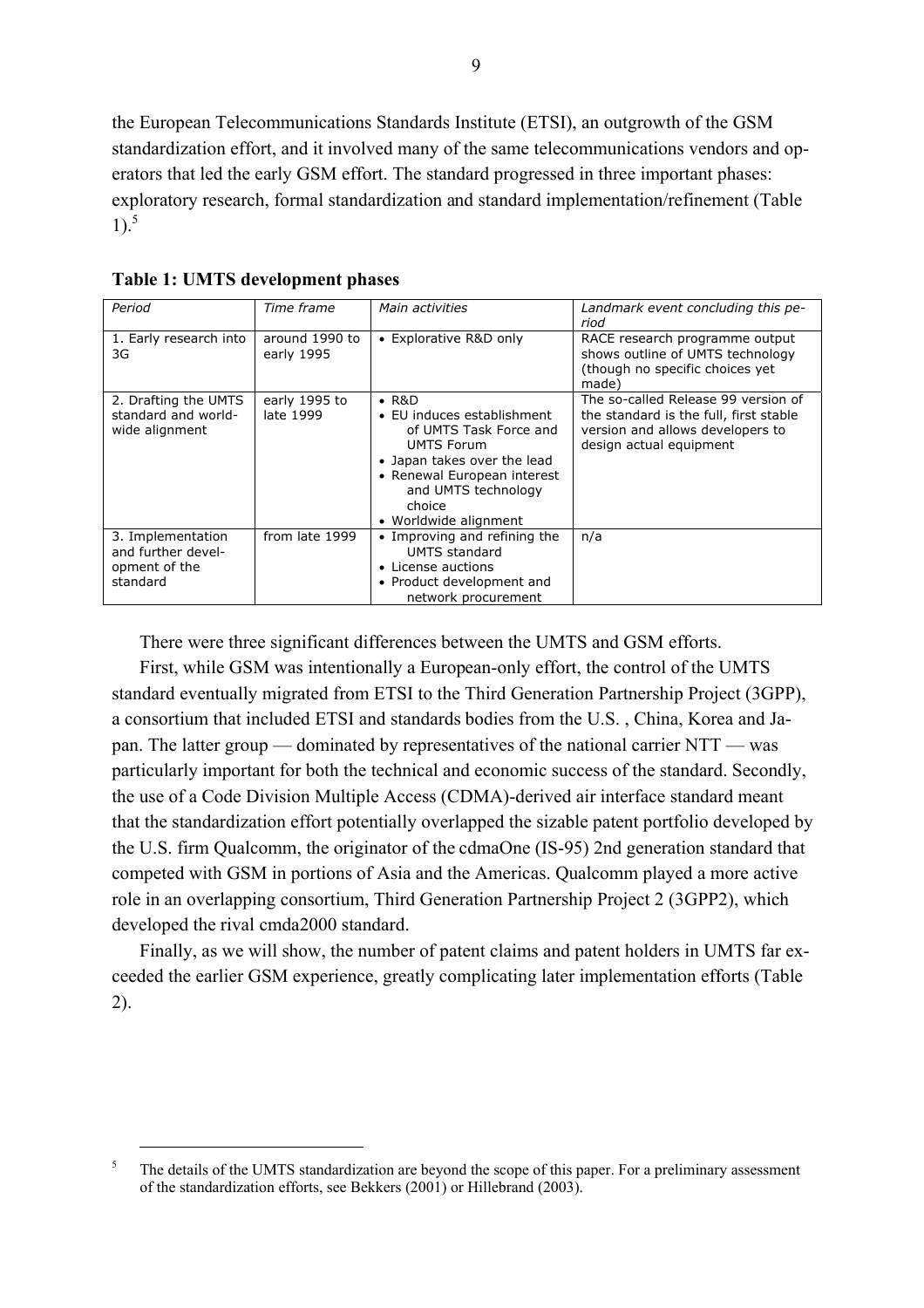| Area                      | Issue                          | GSM Era               | UMTS era                 |
|---------------------------|--------------------------------|-----------------------|--------------------------|
|                           |                                | 1988-1991             | 1993-1999                |
| European Telecommunica-   | Industry structure             | Largely government-   | Liberalized with private |
| tions Industry            |                                | owned PTTs            | competitors              |
|                           | Standardization leadership     | Operators             | Vendors                  |
| Mobile Phone Standardiza- | Prior adoption                 | Limited outside Nor-  | Widespread throughout    |
| tion                      |                                | dic countries         | Europe                   |
|                           | Nationality of participating   | European and Euro-    | European and Japanese    |
|                           | firms                          | pean subsidiaries     |                          |
|                           | Locus of standardization       | European              | Global                   |
|                           | Competing technologies         | None - government     | cdma2000, TD-SCDMA;      |
|                           |                                | monopoly              | also previous generation |
|                           | Expected number of users       | $\sim$ 100 million    | billions                 |
|                           | Perceived role of IPR in stan- | Not considered a      | Largely unsolvable       |
|                           | dardization                    | problem               |                          |
| <b>IPR Issues</b>         | # patent owners                | 23                    | 73                       |
|                           | # of patents                   | 140                   | 1227                     |
|                           | Estimated total royalty        | $0 - 13%$             | 20%                      |
|                           | Strategic patenting            | rare                  | Increasingly common      |
|                           | Differences in business mod-   | All are manufacturers | Several IPR-only com-    |
|                           | els                            |                       | panies                   |
|                           | Opportunistic behavior         | Unheard of            | Emerging problem         |

**Table 2: Comparison of European 2G, 3G mobile phone standardization efforts** 

## *3.2. Patent Data*

Our data are derived from UMTS standards-related patent declaration, cross referenced to other patent sources and databases. ETSI requests its members and non-members to provide a written declaration ('undertaking') that their essential intellectual property will be licensed for FRAND conditions, and these notifications are usually made public (ETSI, 2004). To identify the patents claimed to be essential for implementing the UMTS/3GPP standard, one may study the appropriate documents and online sources at standards bodies that participate in 3GPP (i.e. ARIB from Japan, ATIS from the US, CCSA from China, ETSI from Europe, TTA from Korea and TTC from Japan); Table 3 presents an overview which firms notified essential UMTS patents at these bodies. The table also includes a column on GSM-related declarations, since most UMTS infrastructures and terminals provide backward compatibility for GSM and thus are affected by such IPR. As shown, the firms adopt a variety of patent declaration policies, which may be partly explained by the fact that firms are not always member of all these standard bodies.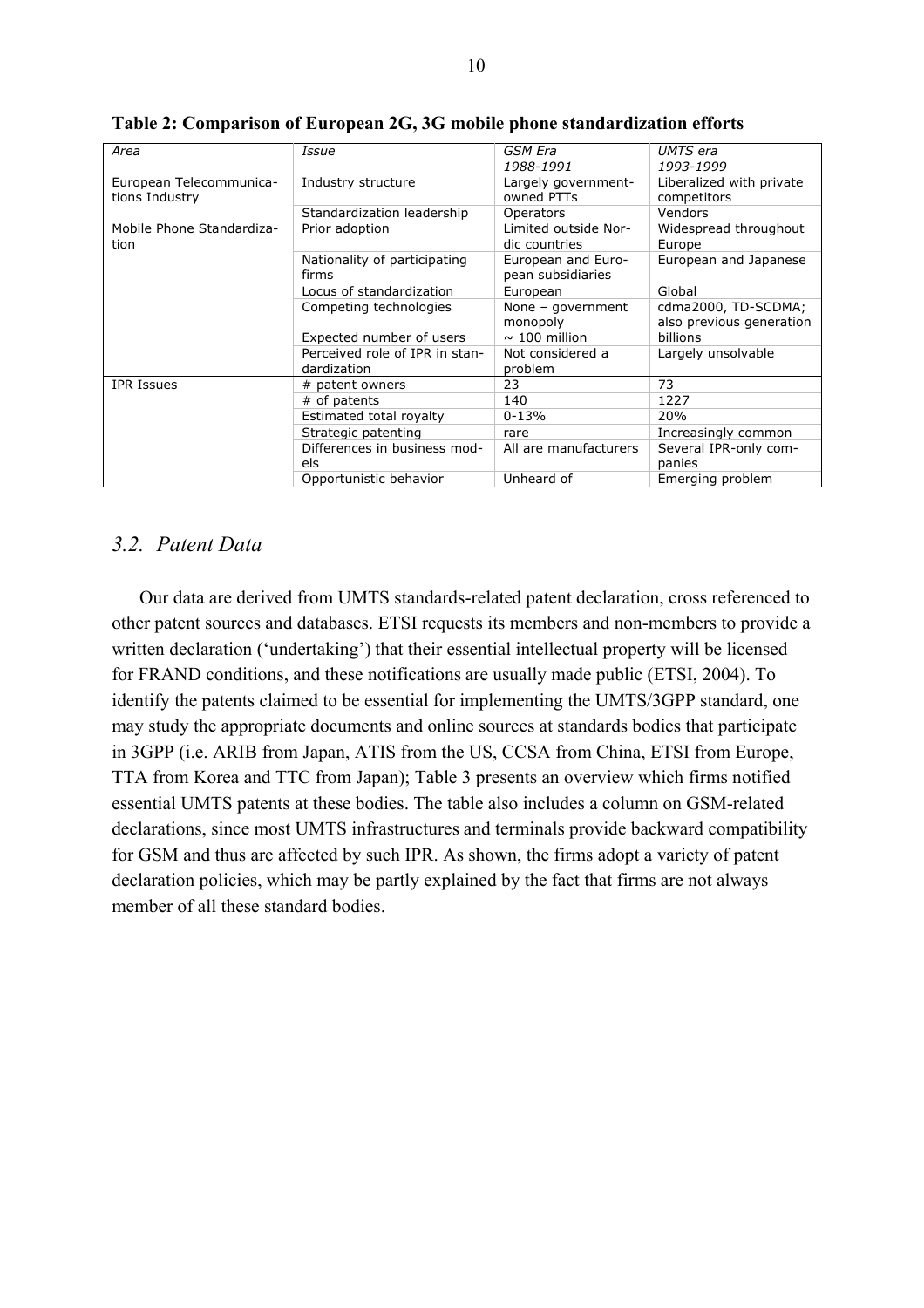| Notifications at:                            | <b>ETSI</b> online IPR<br>database (1) | <b>ETSI</b><br>SR314 | ARIB(3)     | ARIB(4)     | ATIS(5)     | <b>ETSI</b> online IPR<br>database (1) |
|----------------------------------------------|----------------------------------------|----------------------|-------------|-------------|-------------|----------------------------------------|
| Concerning (6):                              | <b>UMTS</b>                            | (2)<br><b>UMTS</b>   | <b>UMTS</b> | <b>UMTS</b> | <b>UMTS</b> | <b>GSM</b>                             |
| 1. Aepona                                    | x                                      | x                    |             |             |             |                                        |
| 2. Alcatel                                   | $\pmb{\times}$                         | $\pmb{\times}$       |             |             |             | $\pmb{\times}$                         |
| 3. ASUSTeK                                   | x                                      | x                    |             |             |             |                                        |
| 4. Axalto                                    | x                                      |                      |             |             |             |                                        |
| 5. Bijitec                                   | X                                      | x                    |             |             |             |                                        |
| 6. Broadcom                                  | X                                      |                      |             |             |             | X                                      |
| 7. BT                                        |                                        |                      |             |             |             | X                                      |
| 8. Bull CP8                                  |                                        |                      |             |             |             | x                                      |
| 9. Canon                                     | x                                      | X                    | x           |             |             |                                        |
| 10. Casio                                    |                                        |                      | x           | X           |             |                                        |
| 11. CCETT                                    | x                                      |                      |             |             |             |                                        |
| 12. CCL/ITRI                                 | x                                      | x                    |             |             |             |                                        |
| 13. Cellnet                                  |                                        |                      |             |             |             | $\pmb{\times}$                         |
| 14. Cisco Systems<br>15. Coding Technologies | x                                      | x                    |             |             |             |                                        |
| 16. DDI                                      | X                                      | x                    |             | X           |             |                                        |
| 17. De Te Mobil                              |                                        |                      |             |             |             | X                                      |
| 18. Ericsson                                 | x                                      | x                    | x           |             |             | x                                      |
| 19. ETRI (Korea Telecom)                     | X                                      | x                    |             |             |             |                                        |
| 20. EVOLIUM                                  | x                                      | x                    |             |             |             | X                                      |
| 21. France Telecom                           | X                                      | x                    |             |             |             | X                                      |
| 22. Fujitsu Limited                          | x                                      |                      | x           | X           |             |                                        |
| 23. Gemplus                                  |                                        |                      |             |             |             | $\pmb{\times}$                         |
| 24. Golden Bridge Tech-                      |                                        |                      |             |             |             |                                        |
| nology                                       | x                                      |                      | x           | X           |             |                                        |
| 25. Hitachi                                  | x                                      |                      |             |             |             |                                        |
| 26. Huawei Technologies                      | X                                      |                      |             |             |             |                                        |
| 27. Hughes Network Sys-                      |                                        |                      |             |             |             |                                        |
| tems                                         | x                                      |                      |             |             |             |                                        |
| 28. Innovatron                               |                                        |                      |             |             |             | X                                      |
| 29. Intel                                    | x                                      |                      |             |             |             |                                        |
| 30. InterDigital                             | x                                      | x                    |             |             |             | $\pmb{\times}$                         |
| 31. IPR Licensing                            | x                                      | $\pmb{\times}$       |             |             |             |                                        |
| 32. Italtel Spa                              | X                                      | X                    |             |             |             |                                        |
| 33. KDD<br>34. Kineto wireless*              |                                        |                      | x           |             |             |                                        |
| 35. Kokusai                                  |                                        |                      | x           |             | X           |                                        |
| 36. KPN                                      | x                                      |                      |             |             |             | x                                      |
| 37. Lucent/AT&T                              | X                                      | x                    |             |             | x           | x                                      |
| 38. Lupa Finances                            |                                        |                      |             |             |             | $\pmb{\times}$                         |
| 39. Matra                                    |                                        |                      |             |             |             | X                                      |
| 40. Matsushita/Panasonic                     | x                                      |                      | x           | x           |             |                                        |
| 41. Media Farm                               | $\pmb{\times}$                         | $\pmb{\mathsf{x}}$   |             |             |             |                                        |
| 42. Mitsubishi                               | x                                      | x                    | x           | X           |             | x                                      |
| 43. Motorola                                 | x                                      | X                    | x           | x           |             | x                                      |
| 44. NEC Corporation                          | x                                      | x                    | x           | X           |             | X                                      |
| 45. Nokia                                    | x                                      | x                    | x           | x           |             | x                                      |
| 46. Nortel Networks                          | X                                      | X                    |             |             |             | $\pmb{\times}$                         |
| 47.NTT                                       | x                                      |                      | x           | X           |             | x                                      |
| 48. NTT DoCoMo                               |                                        |                      |             |             |             |                                        |
| 49. OKI Electric Industry                    | x                                      | X                    | x           | X           |             |                                        |
| 50. Omnipoint                                | X                                      | x                    |             |             |             | X                                      |
| 51. Orange                                   | x                                      |                      |             |             |             | x                                      |
| 52. Philips                                  | X                                      | x                    |             |             |             | X                                      |
| 53. Qualcomm                                 | x                                      | x                    | x           | X           |             | x                                      |
| 54. Robert Bosch                             | X                                      | x                    |             |             |             | $\pmb{\times}$                         |
| 55. Rockwell                                 |                                        |                      |             |             |             | x                                      |
| 56. Salbu Research & De-                     |                                        |                      |             |             |             |                                        |
| velopment                                    | x                                      | x                    |             |             |             |                                        |
| 57. Samsung<br>58. Schlumberger              | X                                      | X                    | x           | X           |             | X                                      |
| Systèmes                                     |                                        |                      |             |             |             | X                                      |
|                                              |                                        |                      |             |             |             |                                        |

**Table 3: Notification of essential UMTS patents to the various 3GPP members, plus GSM patents at ETSI**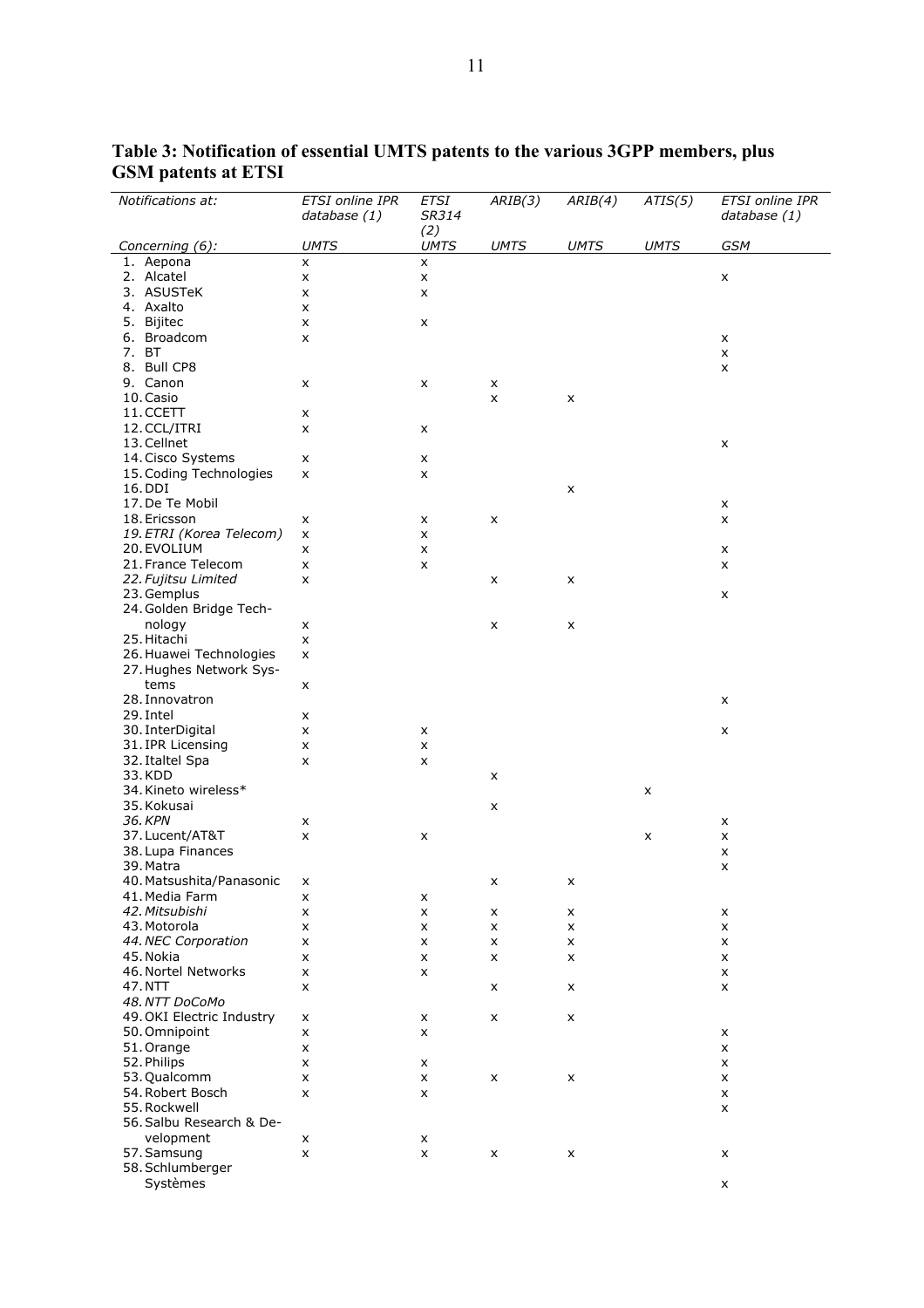| Notifications at:       | <b>ETSI</b> online IPR<br>database (1) | <b>ETSI</b><br>SR314<br>(2) | ARIB(3)      | ARIB(4)                   | ATIS(5)     | <b>ETSI</b> online IPR<br>database (1) |
|-------------------------|----------------------------------------|-----------------------------|--------------|---------------------------|-------------|----------------------------------------|
| Concerning (6):         | <b>UMTS</b>                            | <b>UMTS</b>                 | <b>UMTS</b>  | <b>UMTS</b>               | <b>UMTS</b> | <b>GSM</b>                             |
| 59. Sharp*              |                                        |                             | $\mathsf{x}$ |                           |             |                                        |
| 60. Siemens             | $\mathsf{x}$                           | X                           | $\mathsf{x}$ | $\boldsymbol{\mathsf{x}}$ |             | $\boldsymbol{\mathsf{x}}$              |
| 61. Sony                |                                        |                             | $\mathsf{x}$ | $\mathsf{x}$              |             |                                        |
| 62. Sun Microsystems    | X                                      | X                           |              |                           |             | $\mathsf{x}$                           |
| 63. Tantivy Communica-  |                                        |                             |              |                           |             |                                        |
| tions                   | X                                      | X                           |              |                           |             |                                        |
| 64. Télédiffusion de    |                                        |                             |              |                           |             |                                        |
| France                  | $\mathsf{x}$                           |                             |              |                           |             |                                        |
| 65. Telia               | X                                      | x                           |              |                           |             | $\boldsymbol{\mathsf{x}}$              |
| 66. Telia Sonera        |                                        |                             |              |                           |             |                                        |
| 67. Texas Instruments   | X                                      | X                           |              | $\mathsf{x}$              |             | $\mathsf{x}$                           |
| 68. Toshiba             | X                                      | X                           | $\mathsf{x}$ | X                         |             | X                                      |
| 69. University de Sher- |                                        |                             |              |                           |             |                                        |
| brooke                  |                                        |                             | X            |                           |             |                                        |
| 70. Vodafone/ Libertel/ |                                        |                             |              |                           |             |                                        |
| Airtouch                | X                                      |                             |              |                           |             | X                                      |
| 71. VoiceAge            | x                                      | X                           |              |                           |             |                                        |
| 72. Voicecraft          |                                        |                             | $\mathsf{x}$ |                           |             |                                        |
| 73. Wi-Lan              | x                                      | x                           |              |                           |             |                                        |
| Total number of firms   |                                        |                             |              |                           |             |                                        |
| notifying               | 52                                     | 37                          | 22           | 17                        | 2           | 36                                     |

*Notes:* 

*(1) IPR in ETSI deliverables, as available from www.etsi.org, as of September 28th, 2005.* 

*(2) ETSI SR 000 314 V1.14.1 (2005-04) Special Report, Intellectual Property Rights (IPRs); Essential, or potentially Essential, IPRs notified to ETSI in respect of ETSI standards.* 

*(3) Notifications in document ARIB STD-T63 Ver 1.00 "List of Essential Property Rights (IPRs) for ARIB STD-T63 " IMT-2000 DS-CDMA system" (probably from October 2000)* 

*(4) Notifications in "Japan's Proposal for Candidate Radio Transmission Technology on IMT-2000: W-CDMA", ARIB, June 1998* 

*(5) Notifications in ATIS Patent Information, consulted November 2005 at www.atis.org/tc/patpolicy.asp* 

*(6) GSM refers to any GSM, GPRS or DCS-1800 patents; UMTS refers to any UMTS/3GPP patents* 

*Firms in italics agreed to license via W-CDMA Patent Licensing Programme (cf. 3GPatents 2004)*

In addition to these patent disclosures, our primary dataset included the actual UMTS patents themselves, as filed in multiple jurisdictions. Unfortunately, the sources mentioned in Table 2 are not all complete and consistent enough to allow for a detailed analysis. For our analysis, we used the most reliable dataset available (ETSI 2005). This 2,427 page report lists a total of 13,106 patent notifications. Of these, 6,313 of these relate to 3GPP/UMTS standards/deliverables, the other to other ETSI standards (e.g. GSM, TETRA, and ERMES). However, the same innovation is often double counted by this data, when the IPR holder applies for different patents on the same innovation in different jurisdictions. There may also be registrations referring to bundles of patents, such as those applied for by the European Patent Office (EPO) or by the World Intellectual Property Organization (commonly known as PCT patents, and designated by the prefix 'WO'). Also, the same innovation may be listed more than once, at different ETSI projects (all covering UMTS/3GPP). Such double counts have been removed on the basis of the provided patent application number and the patent numbers. To translate such these numbers, usually given in the numbering systems of their respective legislation, we used a variety of sources, including the EPO's MIMOSA patent database. The patent citation dataset developed by OECD proved to be particularly useful to identify of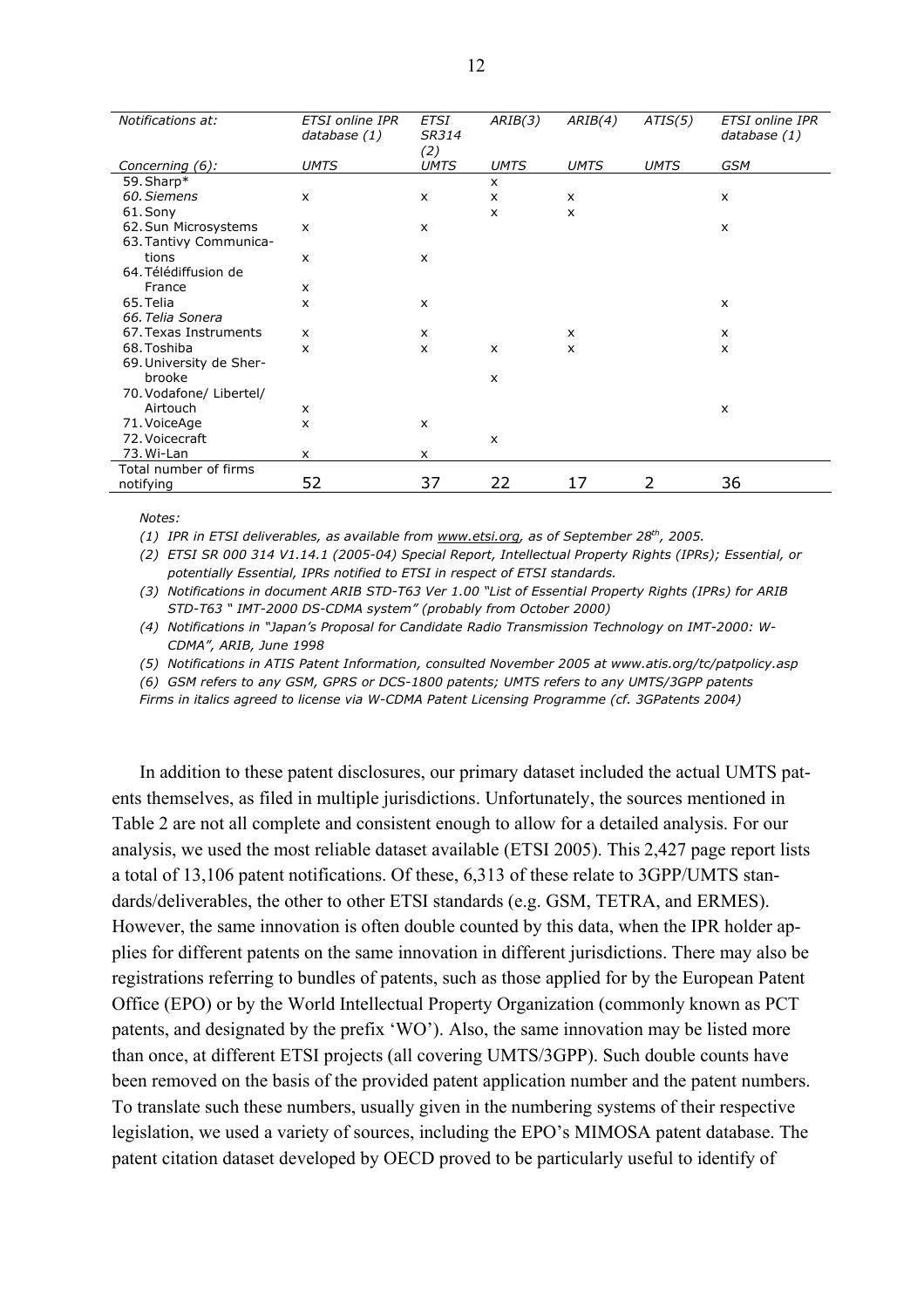equivalent patents, even though it was originally was designed for another purpose. Its main drawback, however, that it only includes patents up to the year 2000.

We also used several online patent data sources, most notable the  $\text{Esp}(Q)$ ce service of the EPO and the patent search services of the US Patent Office (USPTO), the WIPO, and those of the Japanese Patent office. The data reduction is not a trivial task, since identical patents may be notified using totally different names while sometimes different patents do share the same name. Also, the data provided is often incomplete, inconsistently coded and contains numerous typographic errors (both in their titles as their numbers). We included all the notified patents, regardless whether they were already granted or still pending. Some individuals have an impressive record as inventors in patents, such as Donald Schilling of InterDigital (225 EPO patents) and Klein Gilhousen (312) and Paul Jacobs (220) of Qualcomm.

Altogether, we have been able to reduce the data to 1,227 unique, essential patents. 801 patents were filed for at the EPO (see Table 4). For those patents that were not filed under the EPO, we tried to find the US or PCT patent numbers, which we found for 276 and 104 patents, respectively. 24 patent notifications were so incomplete that we were not able to identify them.

| Patent identification              | Claimed number of unique essen- |  |  |  |  |
|------------------------------------|---------------------------------|--|--|--|--|
|                                    | tial patents                    |  |  |  |  |
| EPO                                | 801                             |  |  |  |  |
| US, no EPO                         | 276                             |  |  |  |  |
| PCT/WO, no EPO                     | 104                             |  |  |  |  |
| Japan, no EPO                      | 8                               |  |  |  |  |
| Canada (no EPO, US or PCT)         | 5                               |  |  |  |  |
| Germany, Finnish, French, English, | 9                               |  |  |  |  |
| Danish or Norwegian patent         |                                 |  |  |  |  |
| only (no EPO, US or PCT)           |                                 |  |  |  |  |
| Unidentified                       | 24                              |  |  |  |  |
| Total                              | 1227                            |  |  |  |  |
| $        -$                        |                                 |  |  |  |  |

#### **Table 4: Paten**t**s by identifying patent treaty or country**

Source: own analysis of ETSI (2005)

Table 5 provides an overview of the number of unique patents by firm. Nokia, Ericsson, Qualcomm and InterDigital are the biggest players, in terms of patent ownership, followed by eight firms that own between 15 and 86 patents. 20 firms have notified five patents or fewer.<sup>6</sup> Several of these patent portfolios reflected changes in corporate structure during the period 1980-2000, as when AT&T spinoff Lucent assumed patent licensing rights from AT&T (with its 6 GSM patents). Other examples included Qualcomm's acquisition of Snaptrack (and its patents), the InterDigital acquisitions of SCS Mobilecom, and Nokia's purchase of the patent rights of the University of Sherbrooke. A few individuals account for a significant fraction of these patents, particularly Donald Schilling of InterDigital (225 EPO patents) and Klein Gilhousen (312) and Paul Jacobs (220) of Qualcomm.

 $\begin{bmatrix} 6 & 1 \end{bmatrix}$ <sup>6</sup> While the larger patent portfolio implies greater leverage, a firm that owns a single essential patent has the potential of blocking implementation of a standard.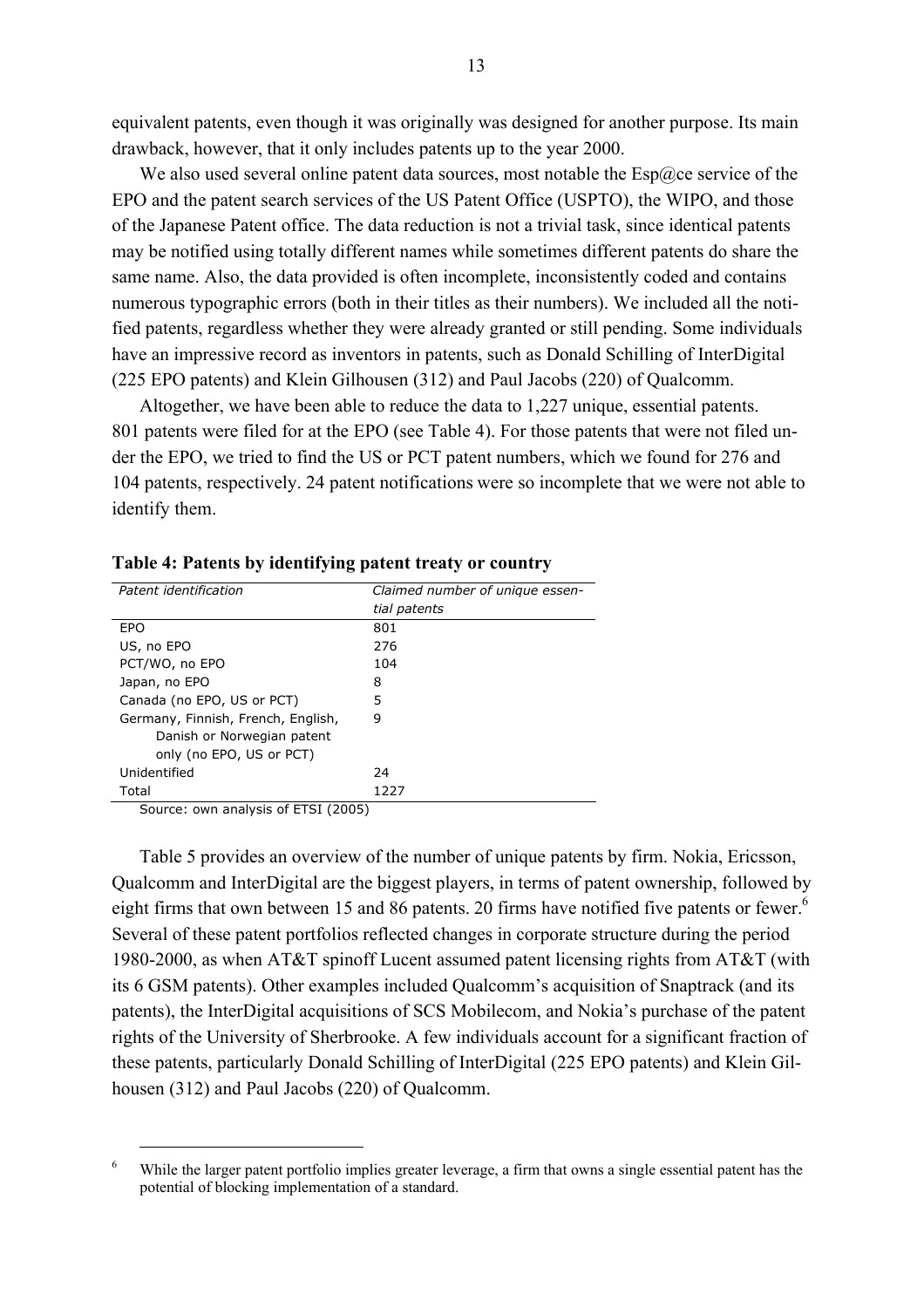Most firms in our source have provided detailed patent notifications, though six firms note that they believe they own essential patents without specifying the number of patents or their details; there is no way to tell if these firms have one relevant patent or 50. We refer to these statements as 'blanket claims,' but the vague nature of these claims makes it impossible to perform some analyses for these firms. The size of such blanket claims can still be considerable: at least one of the firms issuing a blanket claim is reported to have a portfolio of essential UMTS patents comparable in size and value to that of the four biggest IPR holders that do appear in our list.

| Firm                                                                | Claimed number of unique |
|---------------------------------------------------------------------|--------------------------|
|                                                                     | essential patents        |
| Nokia                                                               | 248                      |
| Ericsson                                                            | 244                      |
| Qualcomm                                                            | 228                      |
| InterDigital                                                        | 168                      |
| Samsung                                                             | 86                       |
| Motorola                                                            | 54                       |
| Philips                                                             | 45                       |
| <i>Siemens</i>                                                      | 38                       |
| Asustek                                                             | 23                       |
| Alcatel                                                             | 20                       |
| Mitsubishi                                                          | 18                       |
| Nortel                                                              | 15                       |
| Toshiba, ETRI, Voiceage, France Telecom, Evolium, Sun Microsys-     | Each claiming 5 or less  |
| tems, OKI, Tantivy communications, IPR licensing, Salbu             | patents                  |
| research & development, Cisco systems, Robert Bosch, Canon,         |                          |
| CCL/ITRI, Media farm, Aepona, Bijitec, Wi-lan, Telia                |                          |
| Coding technologies, Italtel, Lucent, NEC, Omnipoint, Texas instru- | Blanket claim            |
| ments                                                               |                          |

|  |  |  | Table 5: ETSI notified essential patents by firm |  |  |  |
|--|--|--|--------------------------------------------------|--|--|--|
|--|--|--|--------------------------------------------------|--|--|--|

Source: ETSI (2005). *Firms in italics agreed to license via W-CDMA Patent Licensing Programme (cf. 3GPatents 2004)*

#### *3.3. IPR Impact*

In total, 73 firms claim to hold IPRs essential to either UMTS or GSM. This count would be overstated for firms that exaggerated the extent of the IPR. It would be understated the degree to which firms fail to notify essential patents. Firms that are not members of the do not disclose their IPR, particularly for non-member firms which cannot be compelled by UMTS standardization bodies cannot be compelled to disclose patents, suggesting there might be additional firms beyond the 73 that identified their IPR.<sup>7</sup>

The large number of "essential" patent holders suggests that gaining IPR clearance to build UMTS-compliant hardware would be a complex and time-consuming, with potentially

 $\frac{1}{7}$  Based on a sampling of a single patent from 887 patent families of the 3GPP and 3GPP2, Goodman & Myers (2005) estimated that only 21% of the overall 3G patents were essential, while a British consultancy claimed (without verifiable evidence) that as a few as 10% of the patents are "crucial" to implement 3G (PA Consulting 2002). Because we cannot identify which patents are exaggerated or missing, we have chosen to conduct our analysis using the nominal disclosures, adjusted for double-counting as noted above.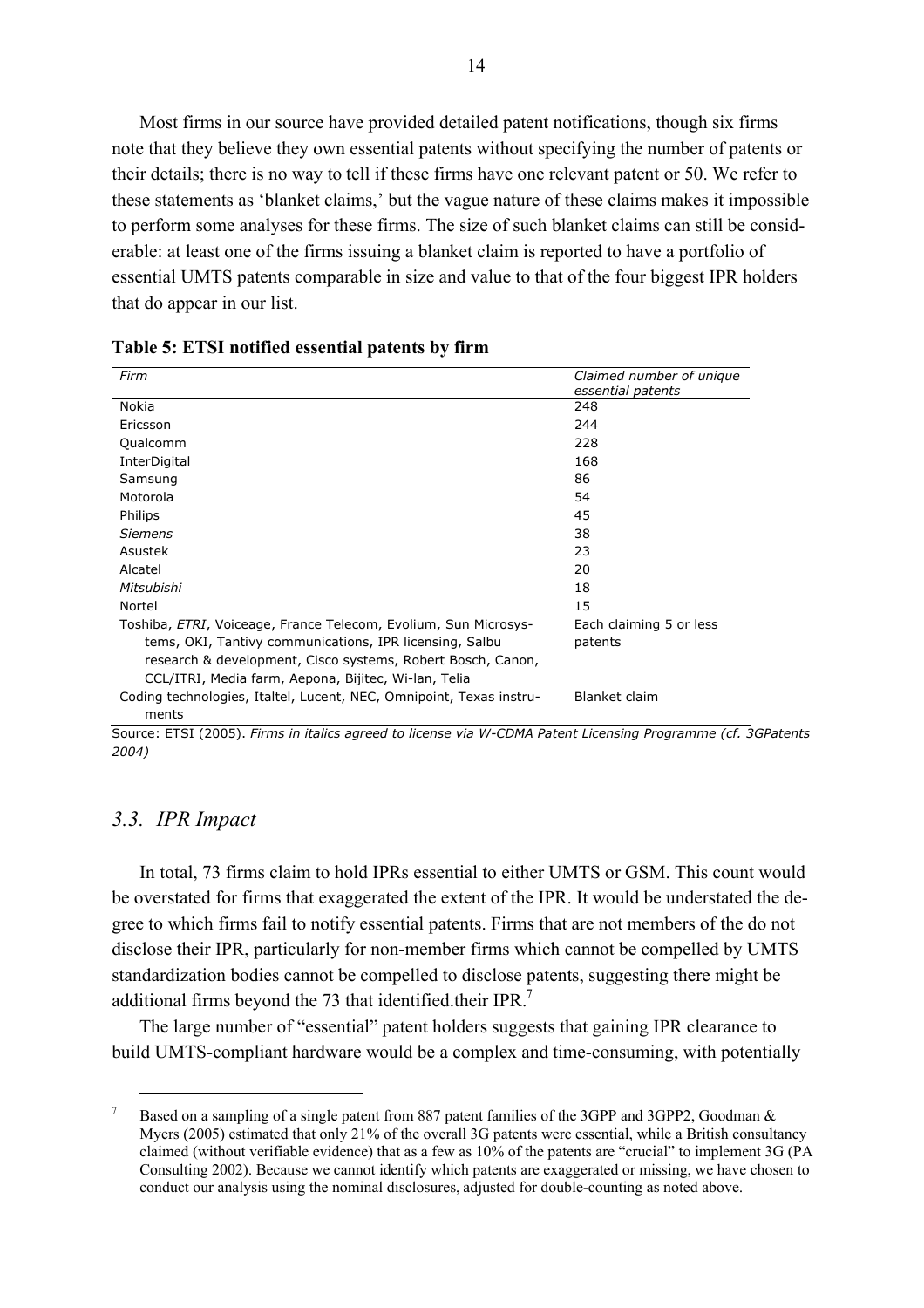some 5,000 bilateral agreements possible among this group. Even more licenses would be required if non-IPR holders were interested in producing products. This might include existing GSM phone makers HP, Palm, Sagem, Sendo, Research in Motion, as well as makers of PDAs, cellular modems, or other products. One possible solution to such high transactions costs would be the formation of a patent pool, allowing a manufacturer to execute many less than the 73 firm licenses. Work on a UMTS- pool entitled 3G Patent Platform started as early as 1998. After receiving positive business review letters from the US Department of Justice and the equivalent European and Japanese competition authorities in 2002, the pool established a joint licensing program in 2004. (3GPatents 2004). The pool currently includes only 7 of the 73 firms (as shown in Table 3) and only 1 of the 10 largest patent holders. As measured by either firms or patents covered, the pool would appear to have a fairly minimal impact on the patenting costs.

Finally, it is important to note that also patents that are not seemed essential to a standard can be very valuable and other manufacturers will feel the need to license those. These patents cover features that are considered valuable by customers (such as the T9 text entry technology for SMS services), or cover technologies that improve the performance of devices or lower their costs, without being strictly essential (i.e., there are other, possibly more expensive implementations that also conform to the standard. These non-essential patents may be owned by firms that hold essential IPRs, but also by firms that do not.

All in all, we conclude that a considerable number of different firms or organizations hold IPR essential to either GSM or UMTS, and both the number of firms and patents are much higher than they were for GSM. For a fair comparison, we look at both standards six years for the standard was frozen (for GSM that was the phase-1 standard, for UMTS the Release-99). This means that the patent portfolios we compare both include the patents essential to the first version, and those essential to later improvements or enhancements added to the official standard. For GSM, six years after the first stable specification, there were a total of 23 essential patent holders and a total of 140 essential patents. With UMTS, also six years after the first stable specification, we find at least 73 essential patent holders and a total of at least 1,227 essential patents, an eightfold increase.

## *3.4. Differences in Firm Patent Strategies*

There are a number of important differences between firms in their patent motivations and output. Below, we will discuss six aspects that reflect firm strategy:

- 1. Patent intensity (in relation for firm size)
- 2. Patent timing (with regards to the standard-setting process)
- 3. Targeting (towards the standards'content)
- 4. Patent thickening
- 5. Patent quality
- 6. Technological diversity of the firm's essential patent portfolio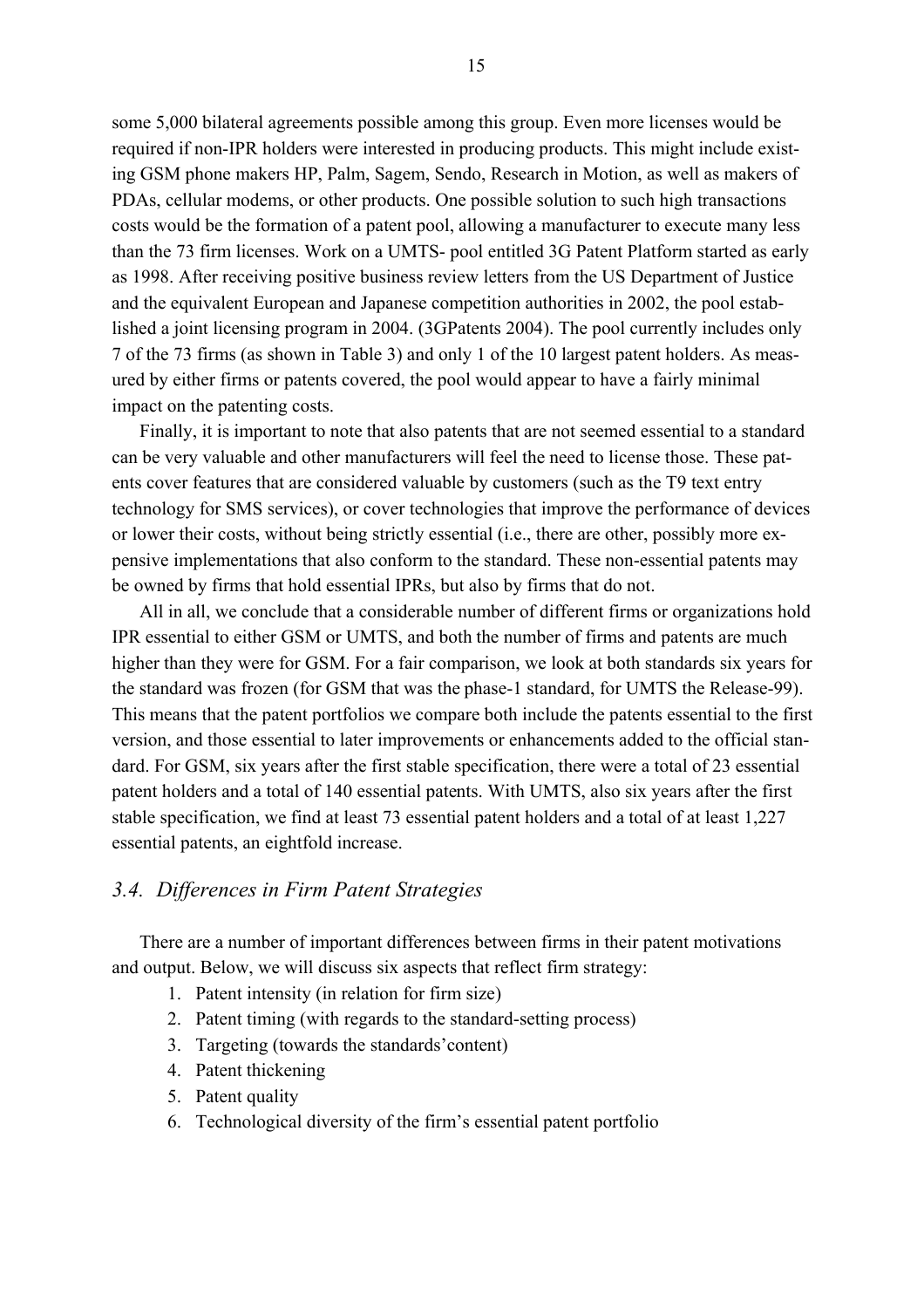*Intensity*. Figure 1 shows, for the twelve major patent holders, the relation between the number of essential patents claimed and the revenue of the firm in question. To provide a consistent definition of telecom industry revenues, we used the revenue categories that ETSI uses as the basis of the contribution of its individual members. For this, ETSI uses the Electronics Communications Related Turnover (ECRT), defined as the worldwide revenue generated by products and services for which ETSI is competent for developing standards. There are incentives to neither understate nor overstate the results, as firms rather closely watch their own and other firm's declarations to ensure the proper payment of dues.



**Figure 1: Essential patent portfolio size as a relation of telecom-related** 

While we might that a firm's patents to be linearly related to its revenue, our data shows exceptions in both directions. With unusually high patent propensity is Interdigital, which has a relatively low telecom revenue (less than  $\epsilon$ 135 million annually), but holds many essential patents. In fact, the remaining three firms with higher patent counts have a revenue that is at least 25 times higher. Also worth to note that Motorola, Siemens and Alcatel all have a relatively small essential patent portfolio in relation to their revenue, even though mobile communications infrastructure and terminal products are key product areas for these firms.

*Timing.* A key form of standards-related strategic patenting is when a firm deduces the direction that a standardization effort is proceeding and then attempts to create patents to read on that standard. One way such strategic patenting might be evidenced would be if the patents were filed well after the corresponding standardization effort had begun. We analyzed the (earliest) priority dates of the 1203 patents we were able to identify (see Figure 2). More than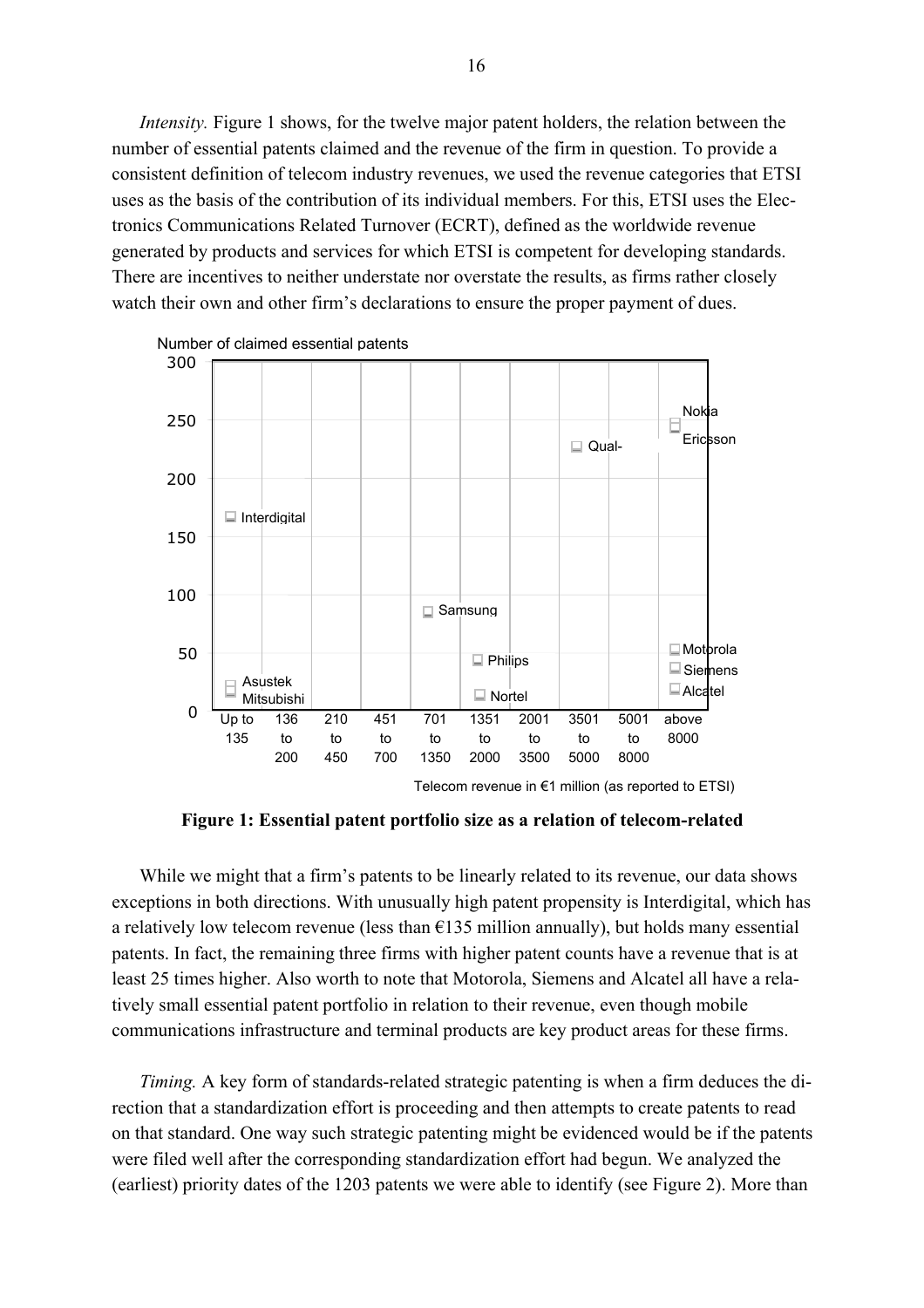the patent grant dates, these dates reflect the point in time at which the technology that is covered by the patent has been developed. These priority dates range from 1982 to 2002. There is a clear surge of patenting activities starting from 1990, with a clear peak at 1998/1999.



**Figure 2: Timing of essential UMTS patents by leading manufacturers** 

In addition to the all patents, Figure 2 shows separate lines for the priority date for the patents held by Nokia and Ericsson. Both firms have rather identical patterns: there is a clear peak in patenting activity in the years 1998 and 1999, exactly the period in which the basic technology choice was made. Both firms were intensively involved designing their (successful) proposal for that selection, and later in drafting the actual details of the standard within the relevant ETSI Technical Committees.

Interestingly enough, Qualcomm and Interdigital, the two other large IPR holders, show rather different timing patterns (see Figure 3). For Qualcomm, 199 of its 226 claimed essential patents were applied for in 1996 or earlier. That is years before the basic technology for UMTS was selected (in 1999). Although there is usually some delay between the priority date and the moment other parties can see the claims, there is little doubt that at the UMTS technology selection it was clear that Qualcomm owned an extensive portfolio of relevant patents. Also, Qualcomm was not involved in any of the proposals to ETSI (focusing on its competing cdma2000 technology instead) and was relatively absent when the standard was further set and drafted. For the firm Interdigital, we also see that many patents were applied for long be-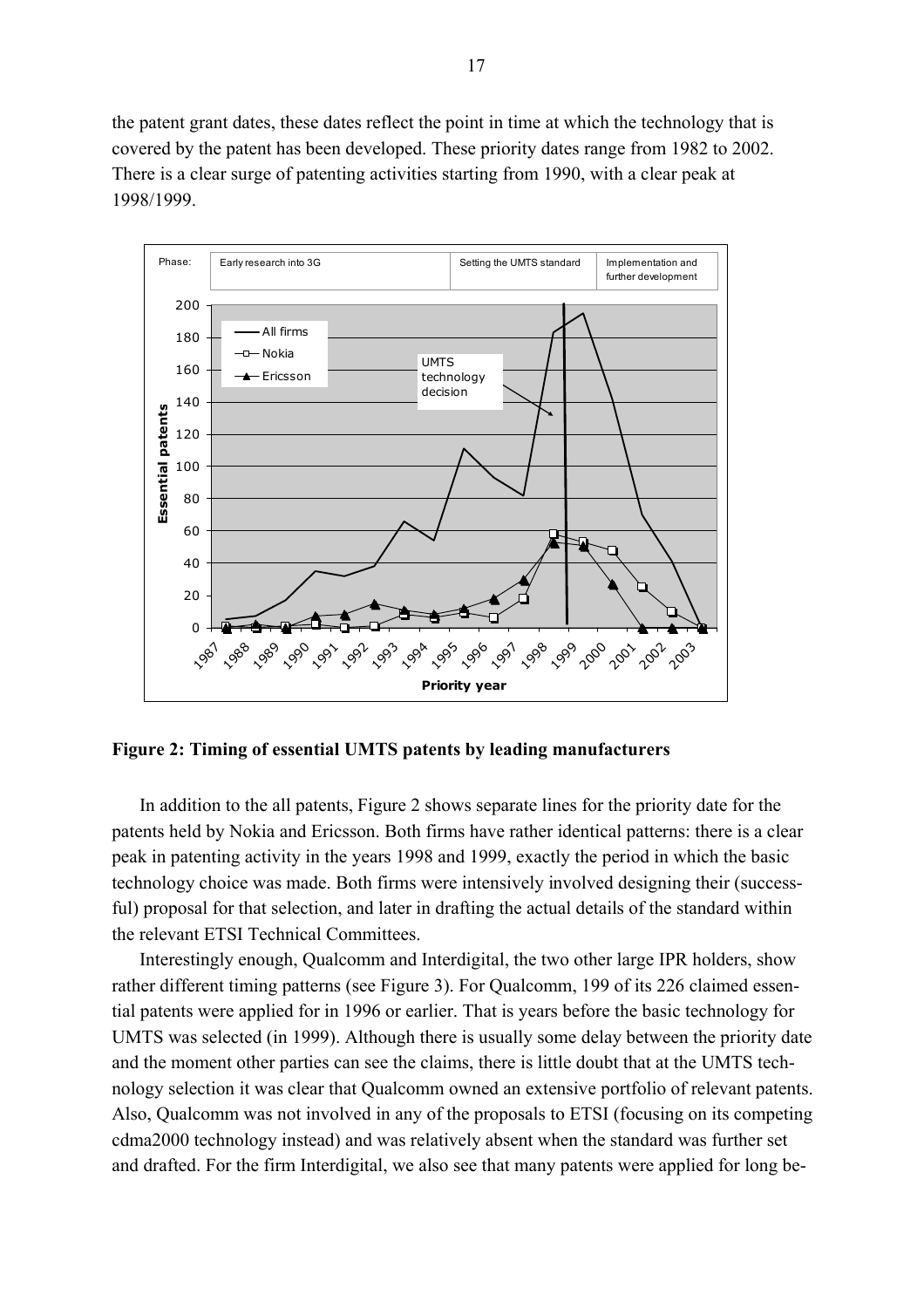

fore the 1999 technology choice, though this company also shows more patenting activities in 2000 and 2001.

**Figure 3: Timing of essential UMTS patents by leading IPR firms** 

*Targeting.* Another measure of strategic patenting would be if a firm's patenting is primarily focused at a particular standardization effort (here UMTS) rather than more broadly on mobile telephony or telecommunications. To consider this, we have compared their overall patent ownership in relevant mobile telecommunications categories with the UMTS essential patents that firm owns. We have identified the IPC codes that covered 97% of our essential patent data set, but omitted those IPC classes not specific to telecommunications (covering general electrical computing inventions or musical instruments, for example) which would distort our data for firms that more diversified in product markets. The remaining 11 IPC codes (five at the subclass level, six at the more detailed group level) still cover 85% of all patents essential to GSM, and therefore we consider these patent categories to be a good representation of inventions for mobile telecommunications.

For the 12 firms that rank highest on essential patent ownership (each holding more than 5 patents), we have identified all patents in these categories that were published by the EPO up to March 2005. The results are presented in Table 6, column (2). When we than look at the share of essential UMTS patents among, shown in column (4) then it is immediately clear that there are two clear outliers (marked bold in the table). For Interdigital (93%) and Asustek (92%) nearly all of their mobile telecom patents filed at EPO are disclosed as UMTS essential patents, a strong indication that their patenting activity was specifically directed to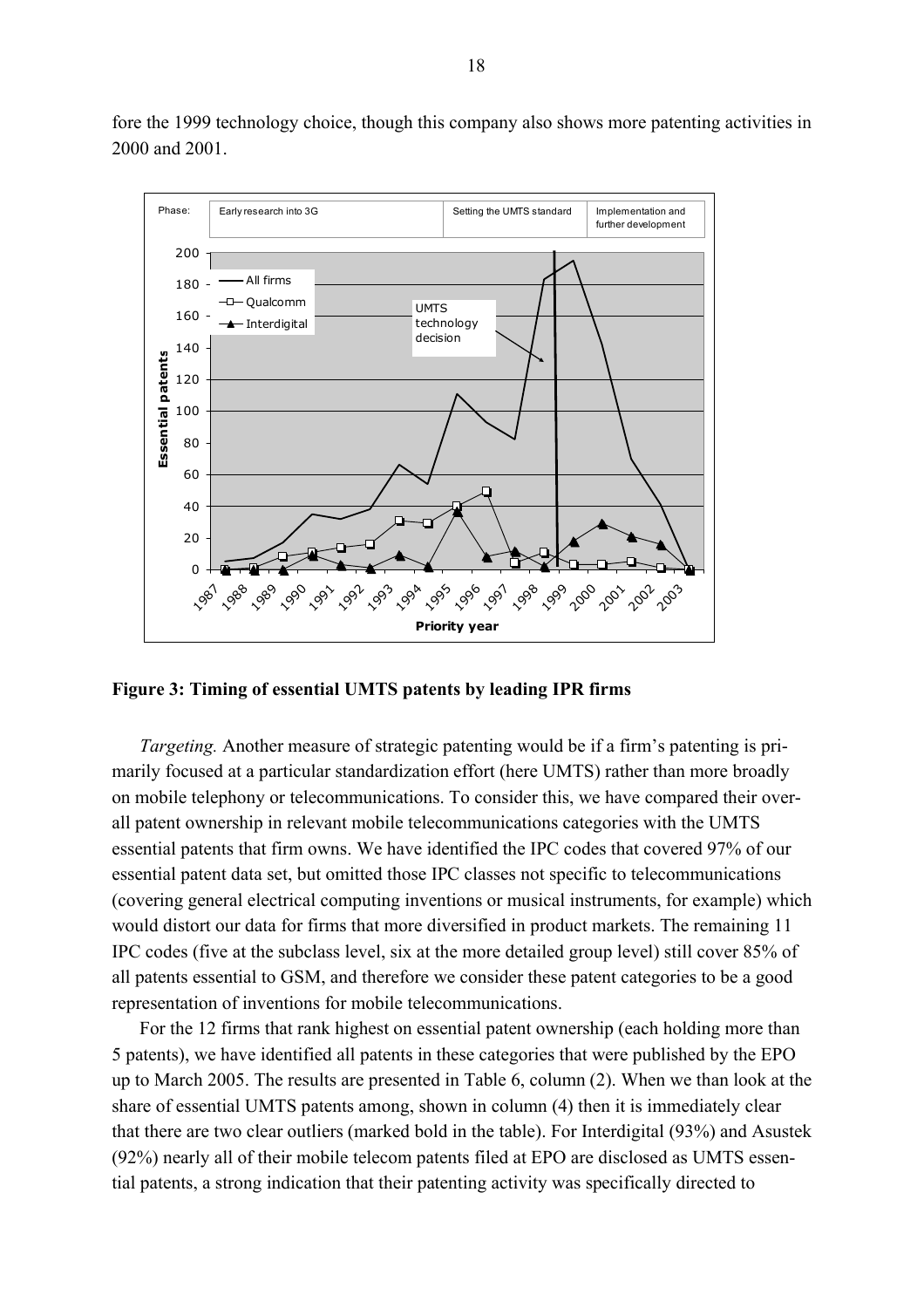inventions that would become implemented in UMTS. The third highest score is for Qualcomm, of which 22% of the patents in this field are essential to UMTS. For all other firms, the ratio is 10% or less. One explanation might be that of a firm's global innovations, only the patents relevant to European use (in this case GSM or UMTS) are patented in Europe. Therefore, we have also analyzed the essential patent in relation to the mobile telecommunications patents held in the US. While this reduces the ratio for Interdigital, nonetheless both it and Asustek remain outliers.

|                | Unique essen-    | All mobile tele- |                    |           |              | Fraction of  |
|----------------|------------------|------------------|--------------------|-----------|--------------|--------------|
|                | tial patents     | com related      | All mobile telecom | ETSI: EPO | ETSI:        | claims with  |
|                | notified at ETSI | patents in EPO   | related patents in | ratio     | USPTO ratio  | identical    |
| Firm           | (1)              | (2)              | USPTO(3)           | (4)       | (5)          | titles $(6)$ |
| Nokia          | 248              | 2,591            | 2,330              | 10%       | 11%          | 5%           |
| Ericsson       | 244              | 2,386            | 3,672              | 10%       | 7%           | 5%           |
| Qualcomm       | 228              | 1,047            | 1,079              | 22%       | 21%          | 27%          |
| InterDigital   | 168              | 181              | 375                | 93%       | 45%          | $1\%$        |
| Samsung        | 86               | 1,016            | 1,317              | 8%        | 7%           | 20%          |
| Motorola       | 54               | 1,144            | 4,497              | 5%        | $1\%$        | 13%          |
| Philips        | 45               | 1,493            | 1,535              | 3%        | 3%           | 22%          |
| <b>Siemens</b> | 38               | 2,590            | 1,719              | $1\%$     | 2%           | 5%           |
| Asustek        | 23               | 25               | 17                 | 92%       | <b>+135%</b> | $0\%$        |
| Alcatel        | 20               | 2,027            | 1,780              | $1\%$     | $1\%$        | 20%          |
| Mitsubishi     | 18               | 439              | 814                | 4%        | 2%           | 6%           |
| Nortel         | 15               | 921              | 1,662              | 2%        | $1\%$        | 13%          |

**Table 6: Relative specialization in UMTS in relation to all mobile telecom patents, for the 12 most active firms.** 

*Note: Ratio values larger than 0.20 are printed bold. Mobile telecom patents in (2) and (3) are patents in IPC categories G01S1, G01S5, H01Q21, H01Q3, H04B, H04J, H04K1, H04L, H04M, H04N1 or H04Q* 

*(1) Notification filed at ETSI according our analysis based of ETSI SR 000 314 V1.14.1 (2005-04)* 

*(2) Patent filed at the EPO on or after 1 Jan. 1983 and published by 28 Feb 2005.* 

*(3) Patent filed at the USPTO on or after 1 Jan. 1983 and published by 24 January 2006.* 

*† Asustek notified ETSI of 12 patents filed with EPO without an USPTO equivalent.* 

*Thicketing.* Finally, firms may seek to deter entry or protect their ability to collect royalties through patent thickets through a web of overlapping patents on a single category of invention (Shapiro, 2001). One indicator of thicketing would be the use of an identical title for two patents; for this, we could conclude the patents are either closely related or even an identical invention. Column (6) in Table 6 shows the fraction of patent claims for which either the patent title or the title used for the notice are identical to that of other patents claimed by the same firms. Again, we observe differences between firms: for Qualcomm, Philips and Samsung the fraction is higher than 20%, whereas the average lies at 11%. For quite a few firms, none of the names are similar. It should be noted, however, that this is only a rough proxy, as some firms might be thicketing but varying the names to make it less identifiable.

*Patent Quality* It is very difficult to assess the actual value of a patent (cf. Sherry & Teece, 2004), even if we do not take into consideration that the value may become higher if a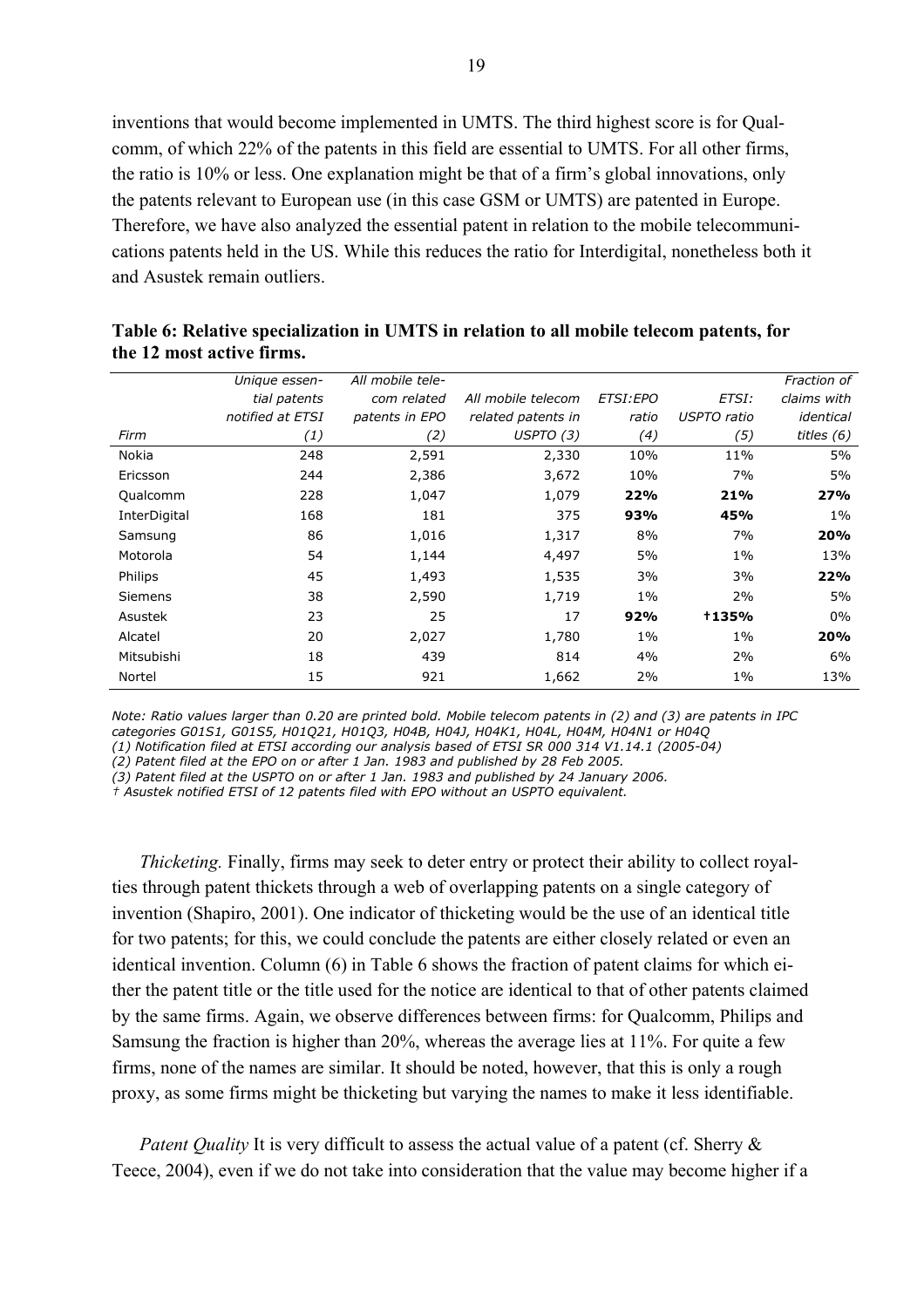patent is essential to a standard - hence also increasing the negotiation power of its holder. The difficulty of assessing patent value is also the reason why many firms are reported to conclude cross licenses simply on the basis of the number of patents involved in the deal – not their individual value. Nevertheless, a holder of a patent that is particularly valuable – for instance a radical idea, that is the basis for a whole system – will insist it is worth more than most other patents. For that reason, we are interested to measure the value of the various patent portfolios.

The number of citations that a patent receives is often considered to be a proxy for the value of a patent (Trajtenberg, 1990). For our data set, we have performed an incoming patent citation analysis, using the OECD CitPat data set. This data set includes (outgoing) citations from all EPO and PCT patents, and thus allows us to reconstruct the number of incoming citations for the patents in our data set. It should be kept in mind that the role of patent citations differ per legislation. US applications are obliged to provide the relevant references to other patents or literature, whereas in Europe this is optional. Arguably, a patent citation analysis on the basis of European patents more precisely reveals patent values, because cites are only added if they are relevant, not because of a legal obligation to include a number of citations.

Our citation analysis identifies incoming cites from both EPO and PCT patent. A challenge is that cites often refer to national patent numbers. We have also included those sides by applying a correspondence table from national to EPO (or PCT) patents, and consequently filtering out the redundant routes. Due to this correspondence problem, and because the OECD database includes patents 'only' up to 2001, our data may omit some relevant citations, and is also right-censored.

| Firm           | Total number | Total number | Average        | Max received   | Proxy of the | Rank           |
|----------------|--------------|--------------|----------------|----------------|--------------|----------------|
|                | of patents   | of incoming  | number of      | cites per pat- | patent value |                |
|                |              | cites        | incoming cites | ent            |              |                |
|                |              |              | per patent     |                |              |                |
| Nokia          | 248          | 83           | 0,33           | 6              | 331          | 3              |
| Ericsson       | 244          | 182          | 0,75           | 9              | 426          | 2              |
| Qualcomm       | 228          | 339          | 1,49           | 33             | 567          | 1              |
| Interdigital   | 168          | 18           | 0,11           | 4              | 186          | $\overline{4}$ |
| Samsung        | 86           | 20           | 0,23           | 12             | 106          | 6              |
| Motorola       | 54           | 103          | 1,91           | 13             | 157          | 5              |
| Philips        | 45           | 32           | 0,71           | 9              | 77           | 7              |
| <b>Siemens</b> | 38           | 3            | 0,08           | 1              | 41           | 8              |
| Asustek        | 23           | 0            | 0,00           | $\Omega$       | 23           | 11             |
| Alcatel        | 20           | 10           | 0,50           | 8              | 30           | 9              |
| Mitsubishi     | 18           | 6            | 0,33           | 4              | 24           | 10             |
| Nortel         | 15           | 8            | 0,53           | 4              | 23           | 12             |

|  |  |  |  |  | Table 7: Incoming patent citation analysis for 12 most active firms |  |
|--|--|--|--|--|---------------------------------------------------------------------|--|
|  |  |  |  |  |                                                                     |  |

Table 7 presents the results of the patent analysis. Motorola and Qualcomm, by any measurement, have the highest scores. The average number of cites to their patents are 1.9 and 1.5 respective, far above the overall average of 0.66 cites per patent. The most valuable single patents seem to belong to Qualcomm; their patent EP0536334 receives no less than 33 cites.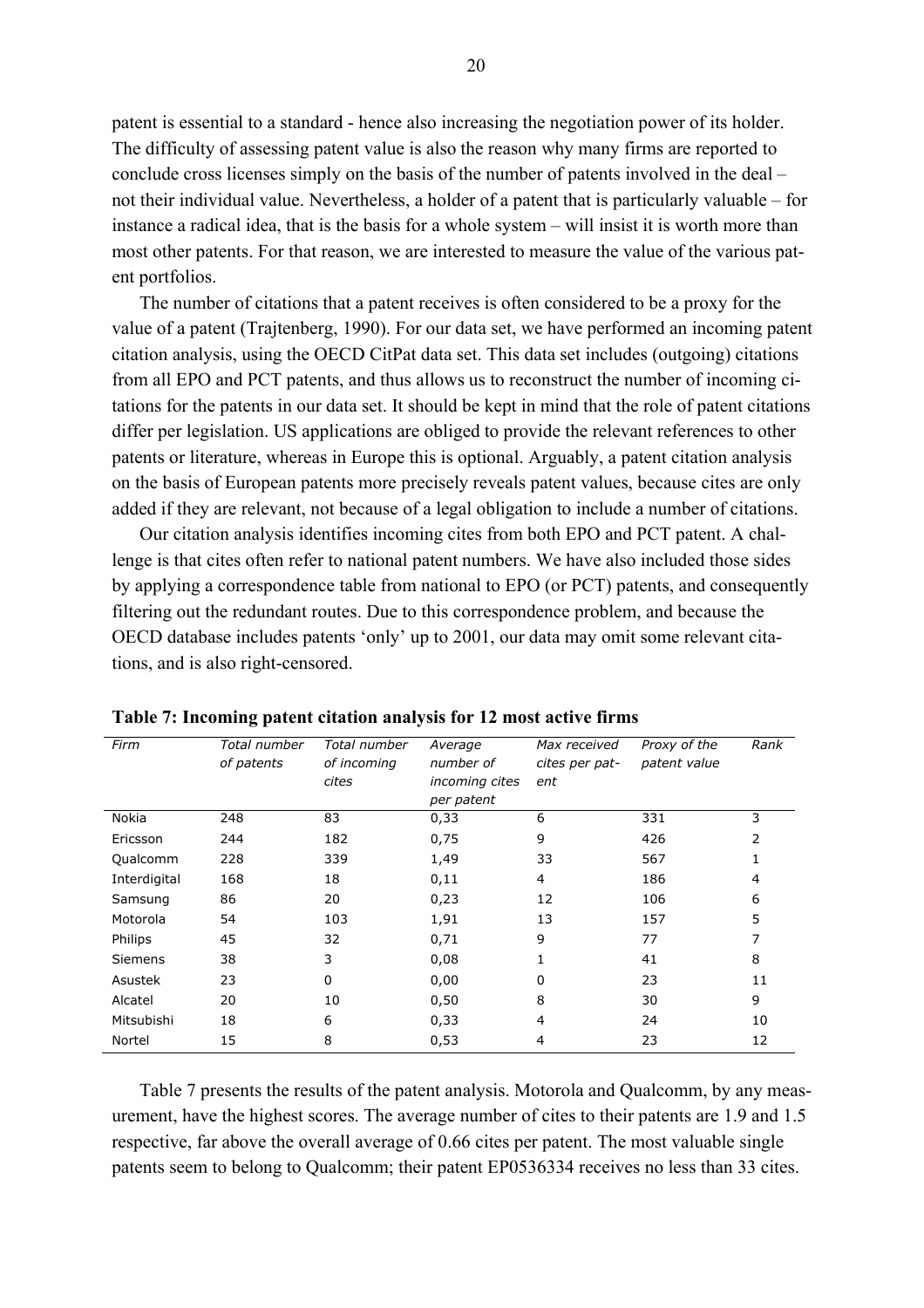No other firm scores higher than 12 incoming cites for a single patent. Following Trajtenberg (1990), we have calculated a proxy for patent value, that established the value of a single patent to be one plus the number of cites it receives (i.e. the aforementioned Qualcomm patent would receive a value of  $1 + 33 = 34$ ). If we would replace our ranking by the total number of patents by the newly calculated value proxy, the most significant change is that Qualcomm would move from the third to the first position, and Nokia vice versa. Thus by these measures, Qualcomm seems to hold the most valuable patents.

*Technological Diversity.* Another difference between firms is the degree to which patents held by a particular firm relate to many different technical aspects of the standard or whether all patents relate to the same part of the standard. This is a measure of how diverse the overlap is between a firm's patent portfolio and the standard (cf. Granstrand et al, 1997).

To determine diversification, we studied the so-called standards deliverables for which the patents were deemed essential, as indicated in the notifications. The UMTS standard is made up of hundreds of deliverables, classified in 15 main series. These series cover different technical areas, such as radio aspects, (speech) codecs and security (see Table 8). Some series comprise (much) more patents than others, mostly because of differing nature of the technology. Overall, most of the essential patents that are in our database are indicated to be relevant for the 25 series ('radio aspects'; 38% of all patents); the 21 series ('requirements', 25% of all patents) and the 23 series ('technical realization', 13% of all patents). All other series comprise less than 10% of all patents. Our results indicate that Siemens and Nokia are most diversified, whereas the patents of firms like InterDigital, Motorola and Asustek are in one very narrow area (one or two series only).

|                | Number of different<br>specification series<br>in which patents | Diversification<br>measurement (cor-<br>rected for portfolio |                    | <b>UMTS specifications series:</b><br>21: Requirements<br>22: Service aspects<br>23: Technical realization                                                                                                                                                                                                                                                                                       |
|----------------|-----------------------------------------------------------------|--------------------------------------------------------------|--------------------|--------------------------------------------------------------------------------------------------------------------------------------------------------------------------------------------------------------------------------------------------------------------------------------------------------------------------------------------------------------------------------------------------|
| Firm           | are notified (1)                                                | size) (2)                                                    | Main series (3)    | 24: Signalling protocols - user<br>equipment to network<br>25: Radio aspects<br>26: CODECs<br>27: Data<br>28: Signalling protocols<br>29: Signalling protocols - intra<br>fixed network<br>30: Programme management<br>31: Subscriber Identity Module<br>(SIM / USIM)<br>32: OAM&P and Charging<br>33: Security aspects<br>34: UE and (U)SIM test specifi-<br>cations<br>35: Security algorithms |
| Nokia          | 11                                                              | 4,59                                                         | 25, 23, 26, 24, 29 |                                                                                                                                                                                                                                                                                                                                                                                                  |
| Ericsson       | 0                                                               | no data                                                      | no data            |                                                                                                                                                                                                                                                                                                                                                                                                  |
| Qualcomm       | 5                                                               | 2,12                                                         | 22, 23, 24, 25     |                                                                                                                                                                                                                                                                                                                                                                                                  |
| Interdigital   |                                                                 | 0,45                                                         | 21                 |                                                                                                                                                                                                                                                                                                                                                                                                  |
| Samsung        | 3                                                               | 1,55                                                         | 25                 |                                                                                                                                                                                                                                                                                                                                                                                                  |
| Motorola       |                                                                 | 0,57                                                         | 21                 |                                                                                                                                                                                                                                                                                                                                                                                                  |
| <b>Philips</b> | 2                                                               | 1,20                                                         | 25                 |                                                                                                                                                                                                                                                                                                                                                                                                  |
| <b>Siemens</b> | 8                                                               | 5,03                                                         | 25, 23             |                                                                                                                                                                                                                                                                                                                                                                                                  |
| Asustek        |                                                                 | 0,72                                                         | 25                 |                                                                                                                                                                                                                                                                                                                                                                                                  |
| Alcatel        | 2                                                               | 1,51                                                         | 25                 |                                                                                                                                                                                                                                                                                                                                                                                                  |
| Mitsubishi     | 3                                                               | 2,35                                                         | 25, 26             |                                                                                                                                                                                                                                                                                                                                                                                                  |
| Nortel         | 3                                                               | 2,49                                                         | 25                 |                                                                                                                                                                                                                                                                                                                                                                                                  |

#### **Table 8: Level of technological diversification**

*Note 1: Column (2) is the total number of series in which a form owns patents (column 1) divided by the log of the size of the patent portfolio of that firm. This indicator can very between 0 (infinitive number of patents, once class) and 12,46 (one single patent in each of the 15 classes).* 

*Note 2: ETSI and 3GPP use different coding for the classifications; for instance, ETSI deliverable TS 125.001 is equivalent to 3GPP deliverable TS 25.001. Although the translation for some deliverables is complex*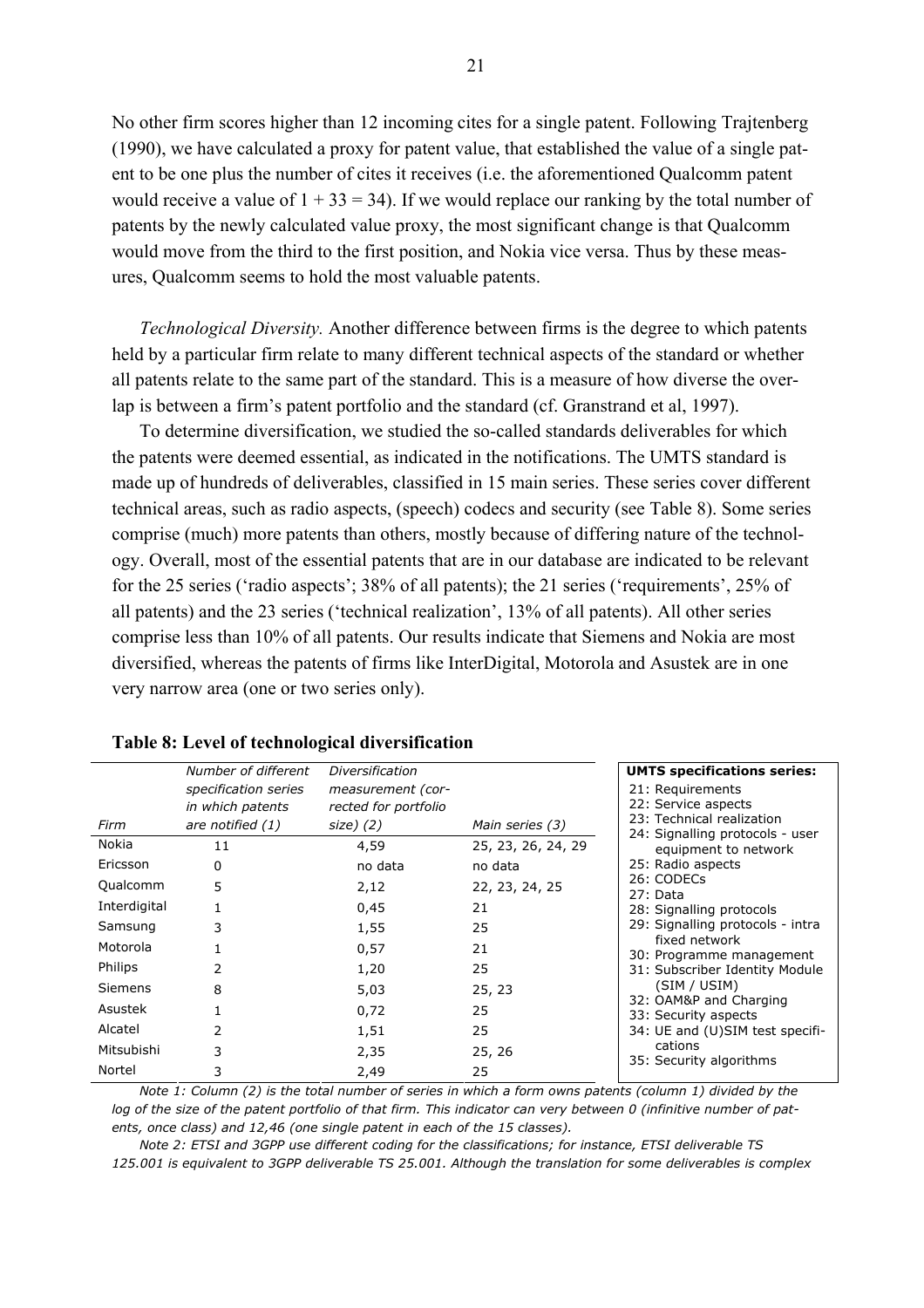*(especially the older GSM, that are also coded by 3GPP), the concordance for UMTS deliverables is rather straightforward.* 

*Note 3: Interdigital notified patents for UMTS but indicates them to be relevant for the 3GPP TS41 series. These series, however, are for GSM release 4 and later, not for UMTS. Dealing with this inconsistency, we decided to count these declaration as part of the rather similar series 21 patents; alter all, Interdigital did officially notify these patents for the UMTS project.* 

## **4. Discussion**

#### *4.1. Impact of IPR on the Telecommunications Industry*

We have shown how changes in the patent system, the rise of patent-related business models and larger expectations for the eventual market size increased the number of "essential" patents more than eightfold and tripled the number of firms asserting such patents from the 2nd to 3rd generation mobile telephone technologies.

This explosion of patent claims — and particularly patent claimants — increases the costs of implementing a standard in several ways. First, the increasing number of claims (and claims per firm) reduces the likelihood that any given patent will be challenged, invalidated or invented around. Second, the number of claims is likely to increase the cumulative licensee fees paid by any implementer. Third, each licensee faces increased transaction cost of negotiation a license with each IPR holder. Finally, the increasing number of IP claimants increases the opportunities for individual to block ("holdup") implementation of the standard through unreasonable licensing terms.

It may be too soon to see the full effect of this IPR explosion upon the implementation and adoption of the UMTS standard. For example, it is possible that some firms are choosing to ship products without taking licenses from firms that hold a single "essential" patent whether to reduce cumulative royalties, transaction costs or the risk of holdup. Reportedly, licensing contracts for many patents have yet to be signed. However, the cumulative royalties have already proven a problem that contributed to the delayed adoption of UMTS technologies. One estimated placed the total royalties of UMTS equipment at 20% (PA Consulting, 2002), while the leading GSM vendors paid little or nothing due to cross-licensing (Bekkers, 2001; Loomis, 2005). In response, in May 2002 Nokia sought to cap total WCDMA patent royalties at 5%. But in the end, Nokia won only support for "reasonable" licenses from DoCoMo and three European manufacturers. Some other European and Asian manufacturers — as well as some operators — backed the competing 3G Patent Platform Partnership (3G3P). North American participants in WCDMA standardization (Qualcomm, Lucent, Motorola, Nortel, TI) joined neither camp (Tulloch, 2002; Lane, 2003; Salz, 2004).

A patent pool might be expected to reduce the transaction costs associated with implementing a standard, as with the successful DVD and MPEG-4 patent pools. However, patent pools have been shown to fail when the primary motivation is to cap royalties (Bekkers, Iversen and Blind, 2006). In this case, the largest patent holders are outside the 3G3P pool. Although it might be too early to judge, this particular pool seems have failed to make a sig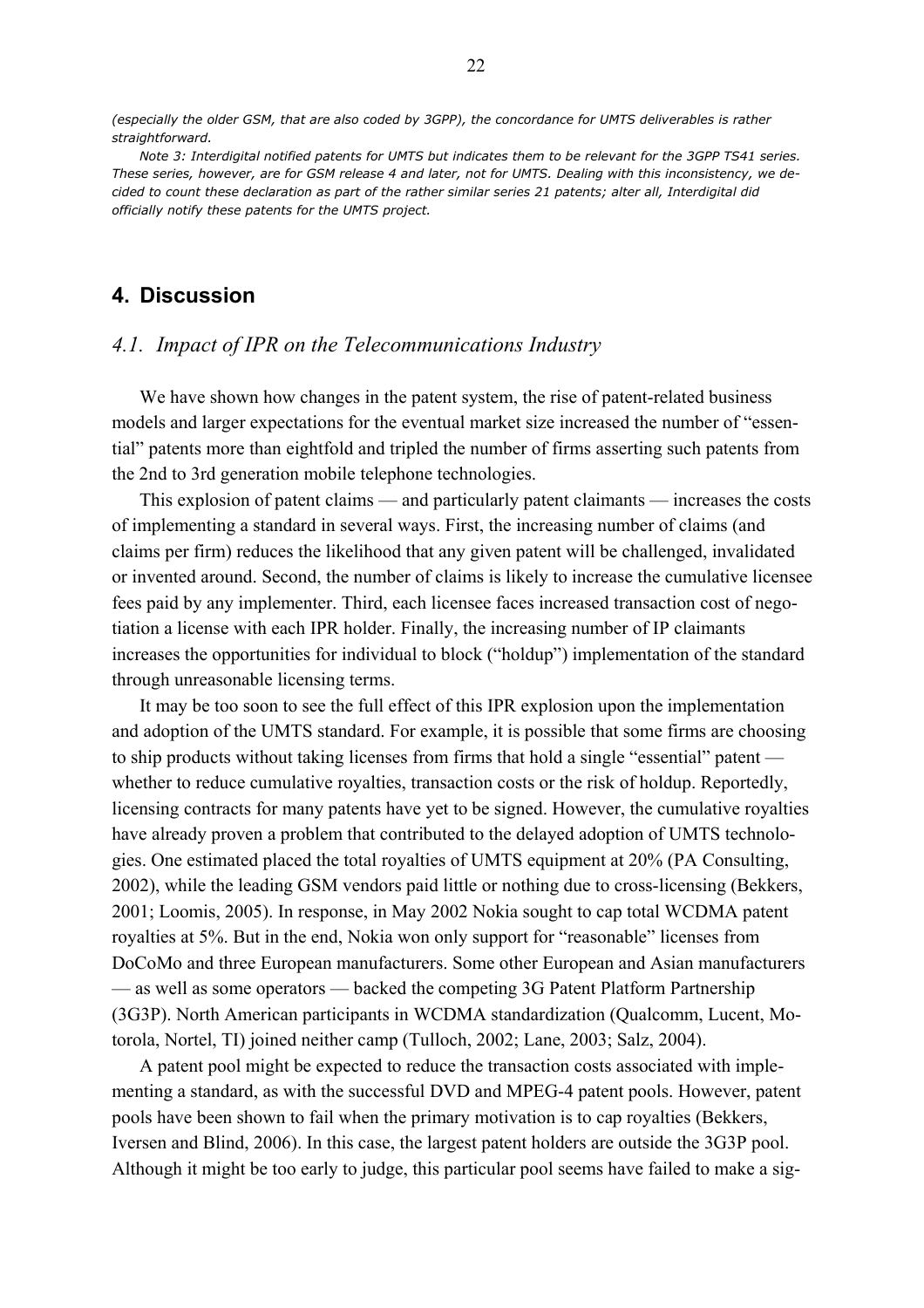nificant impact on the market. Other attempts to reduce royalties have included seeking a change to ETSI IPR policies, and an attempted European Commission complaint against Qualcomm, which hopes to use the ETSI (F)RAND policies to reduce Qualcomm's UMTS royalty rate. At this point, it is too soon to judge what the results will be (if any) from these efforts.

## *4.2. Improving Incentives for Cumulative Innovation*

IPR licensing can have positive effects on cumulative innovation. For example, if firms aggressively seeking to create and license patents, this can lower barriers to entry by firms without internal R&D capabilities, thus increasing product competition and rivalry. For example, the role of specialized engineering firms in designing and building chemical production plants widely diffused process innovations in the chemical industry in the 2nd half of the 20th century (Lieberman, 1989; Arora, 1997). Similarly, the role of Microsoft and Intel providing components for personal computers greatly increased the number of producers as computing shifted from mainframes to PCs (West, 2006).

We see some influence of this in telecommunications. By licensing CDMA technology from Qualcomm, Korean manufacturers LG and Samsung were able to establish a foothold in the already-crowded global market for mobile telephones (Mock, 2005). However, it is clear that a diversity of business models (and thus misalignment of economic interests) hinders attempts at coordinating collective innovation. Service operators want to pay little or no patent royalties, IPR-only companies want to have little or not limits on royalties, while manufacturers (or at least those with IPR) want to earn enough royalties to recoup their R&D costs. As a result, rather than the constraint that the threat of "inventing around" places on excessive royalty fees, each individual IPR holder has few restraints against aggressively fencing off the rapidly growing anti-commons.

Several remedies have been proposed that seem unlikely to succeed. One proposal is to impose patent licensing restrictions as a condition of participation in standardization, but past experience suggests that a likely impact is that firms which find the conditions unacceptable will not participate in standardization. Another possibility is that the patent system could be modified to discourage trivial or duplicative patents (e.g. Jaffe & Lerner, 2004), but this would seem to have only modest results when at least nine companies have more than 20 patents each.

One approach that has worked in the past has been the formation of a patent pool as part of the standardization process. There are reasons why this apparently failed in the UMTS effort (particularly the number of IPR holders and the diversity of their interests), but there are examples where such pools have been effective in the past. Ultimately, the resolution may require either state compulsion or competitive pressures. One of the most vocal critics of high royalties has been the U.K. operator Vodafone, while two of the greatest beneficiaries of royalties have been the US firms Qualcomm and Interdigital. Thus, attempts by one government to impose compulsory licensing terms would like be resisted by another government, leading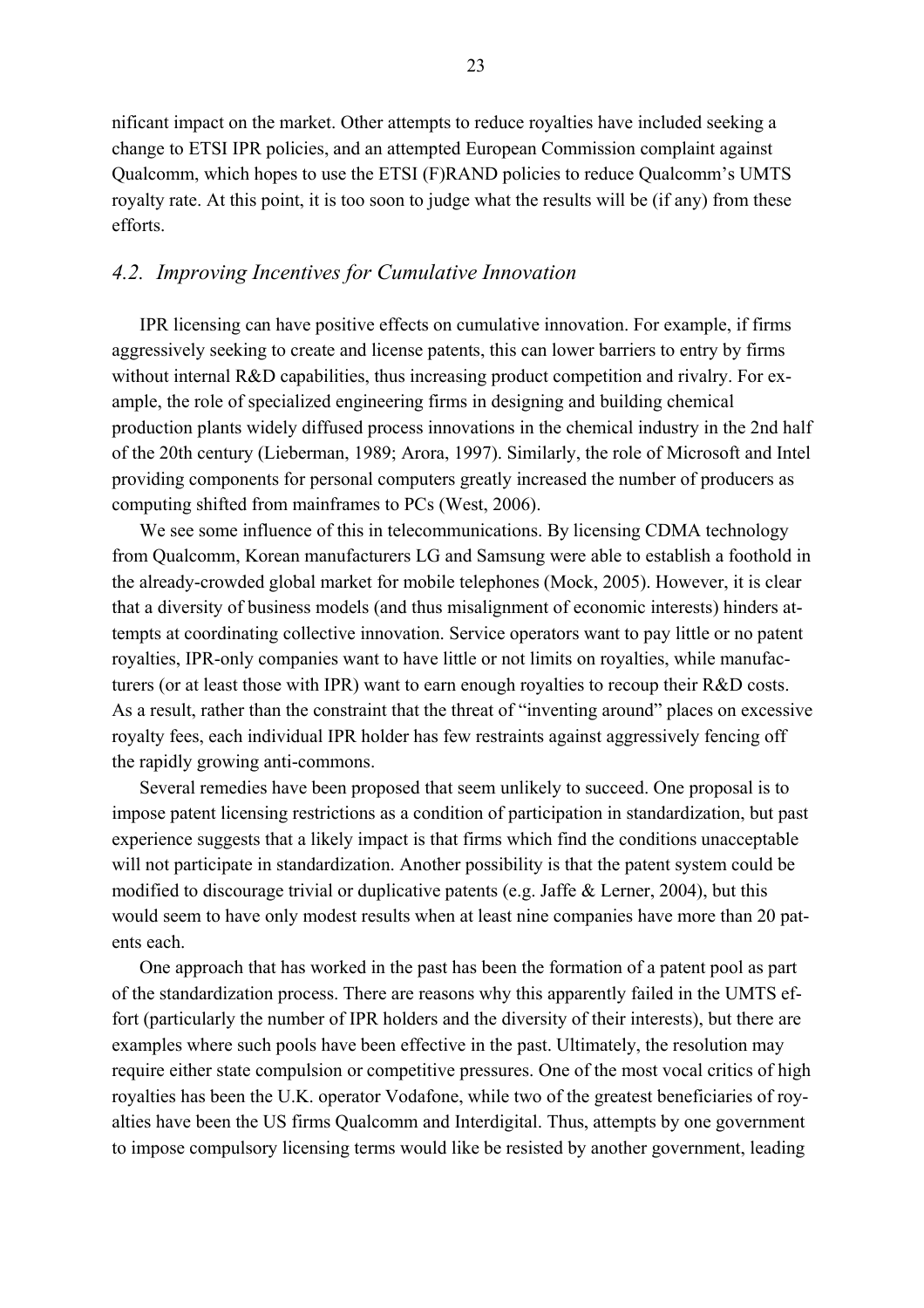to potential trade conflict (as occurred temporarily during the Qualcomm vs. Ericsson disagreement over UMTS licensing terms in 1998-1999).

Market competition could provide another check upon licensing terms. For example, China has used the prospect of its homegrown TD-SCDMA 3rd generation standard to encourage lower royalty rates for deploying UMTS or cdma2000 networks within its borders. The U.S., Japan (and to a lesser degree, Korea) allow both UMTS and cdma2000 technologies to be used within their borders. Another possibility proposed at ETSI is to replace the IPR-laden W-CDMA radio technology of UMTS with another technology that has fewer patents. However, such competing standards are anathema to current European Union industrial policy. Without the credible external threat of a competing technology (as in China), or nonadoption (as happened with MPEG-4), it seems unlikely that a widely disparate group of IPR holders (as in UMTS) could be compelled to overcome their mutual rivalry and distrust to agree upon licensing terms acceptable to potential adopters.

## *4.3. Limitations and Future Research*

This study has examined the IPR issues related to a single (economically significant) example of cumulative innovation. It is situated in a single industry, and largely in a single institutional context (that of its EU/ETSI origins), and thus the findings may not apply to other contexts. In addition, our analysis is missing key information — including specific royalty rates and total income, line of business revenues and the size of the "blanket claim" patent portfolios. Also, there are uncertainties using the self-declaration database we used which could contain both type-1 and type-2 errors. While there may be differences in the legal or economic significance of various "essential" patents, such information is deliberately withheld by IPR holders seeking to maximize their leverage (see Goodman & Myers, 2005 for one attempt to unmask such efforts).

IPR licensing has been effectively coordinated in a number of cases, whether by individual patent holders (the Phillips compact cassette or Qualcomm's cdmaOne), or through cooperative efforts of multiple firms (the aforementioned GSM, DVD and MPEG-4 efforts). An examination of multiple standards (perhaps by aggregating across individual case studies) might suggest what are the necessary pre-requisites for effective collaboration to promote cumulative innovation.

## **References**

- Arora, Ashih. 1997. "Patents, licensing and market structure in the chemical industry," *Research Policy* 26 (4-5), 391-403.
- Arrow, Kenneth J. 1962. "Economic Welfare and the Allocation of Resources for Invention: Economics and Social Factors." In: Richard R. Nelson (Ed.), *The Rate and Direction of Inventive Activity, Princeton University Press, Princeton, pp. 609-625.*
- Bekkers, Rudi. 2001. *Mobile telecommunications standards: GSM, UMTS, TETRA, and ER-MES.* Artech House, Boston.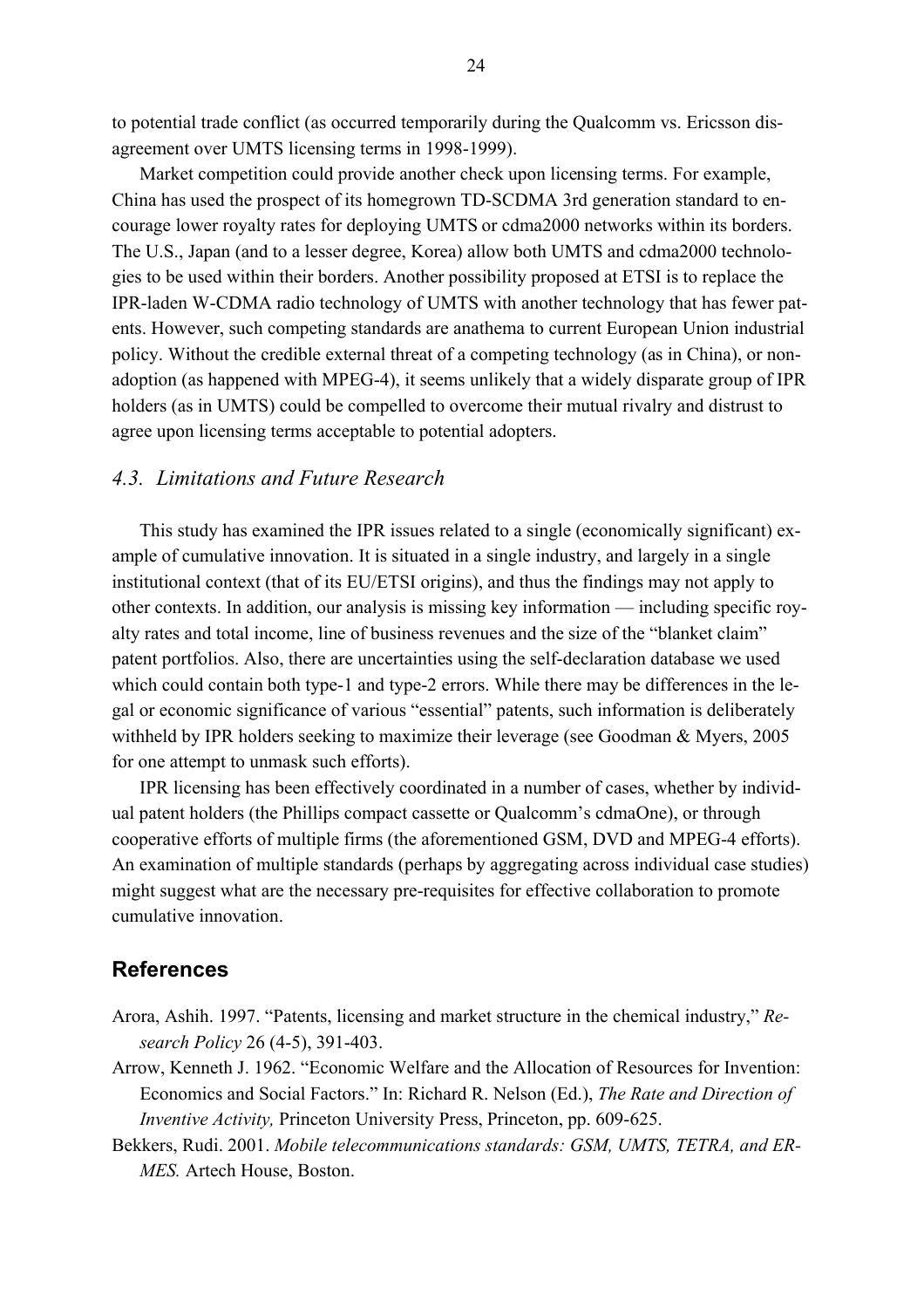- Bekkers, Rudi; Duysters, Geert; Verspagen, Bart. 2002. "Intellectual property rights, strategic technology agreements and market structure: The case of GSM," *Research Policy* 31 (7), 1141-1161.
- Bekkers, Rudi; Iversen, Eric; Blind, Knut. 2006. *Patent pools and standardization: coordination mechanisms for multi-party IPR holders*. Paper for the EASST 2006 conference, Lausanne (Switzerland), 23rd to 26th August, 2006.
- Chesbrough, Henry. 2003. *Open Innovation,* Boston, MA: Harvard University Press.
- Chesbrough, Henry and Rosenbloom, Richard S. (2002) The role of the business model in capturing value form innovation: evidence from Xerox corporation's technology spin-off companies. *Industrial and Corporate Change,* 11/3: 529-555.
- Chisum, Donald S. 2005. "Reforming Patent Law Reform," *Marshall Review of Intellectual Property Law,* 4, 336-348
- Clarkson, Gavin. 2005. Patent thickets
- Cohen, Wesley M. Richard R. Nelson and John P. Walsh. 2000. "Protecting Their Intellectual Assets: Appropriability Conditions and Why U.S. Manufacturing Firms Patent (or Not)," National Bureau of Economic Research, working paper W7552. URL: http://ssrn.com/abstract=214952
- David, Paul A., 2000. "A Tragedy of the Public Knowledge 'Commons'?" Stanford Institute for Economic Policy Research Discussion Paper No. 00-02, Stanford University.
- David, Paul A., "Can 'Open Science' be Protected from the Evolving Regime of Intellectual Property Rights Protections," *Journal of Theoretical and Institutional Economics,* 160  $(1)$ : 2004: pp.1-26
- ETSI. 2004. "Rules of Procedure of the European Telecommunications Standards Institute," November 30, 2004, In *ETSI Directives,* December 2004, pp. 16-60,
- ETSI. 2005. "Intellectual Property Rights (IPRs); Essential, or potentially Essential, IPRs notified to ETSI in respect of ETSI standards," ETSI SR 000 314 V1.14.1 (2005-04), European Telecommunications Standards Institute, Sophia Antipolis, France.
- European Commission. 1997. "Promoting innovation through patents: Green Paper on the Community patent and the patent system in Europe," June, URL: http://europa.eu.int/comm/internal\_market/en/indprop/patent/paten.pdf
- FTC. 2003. *To Promote Innovation: The Proper Balance of Competition and Patent Law and Policy.* Federal Trade Commission, Washington, D.C., URL: http://www.ftc.gov/os/2003/10/innovationrpt.pdf
- Gallini, Nancy T. 1992. "Patent Policy and Costly Imitation." *Rand Journal of Economics,* 23  $(1), 52-63$
- Gallini, Nancy T. 2002. "The Economics of Patents: Lessons from Recent U.S. Patent Reform," *Journal of Economic Perspectives,* 16/2: 131-154.
- Goldstein, Larry M. and Brian N. Kearsey, *Technology Patent Licensing: An International Reference on 21st Century Patent Licensing, Patent Pools and Patent Platforms,* Boston: Aspatore Books, 2004.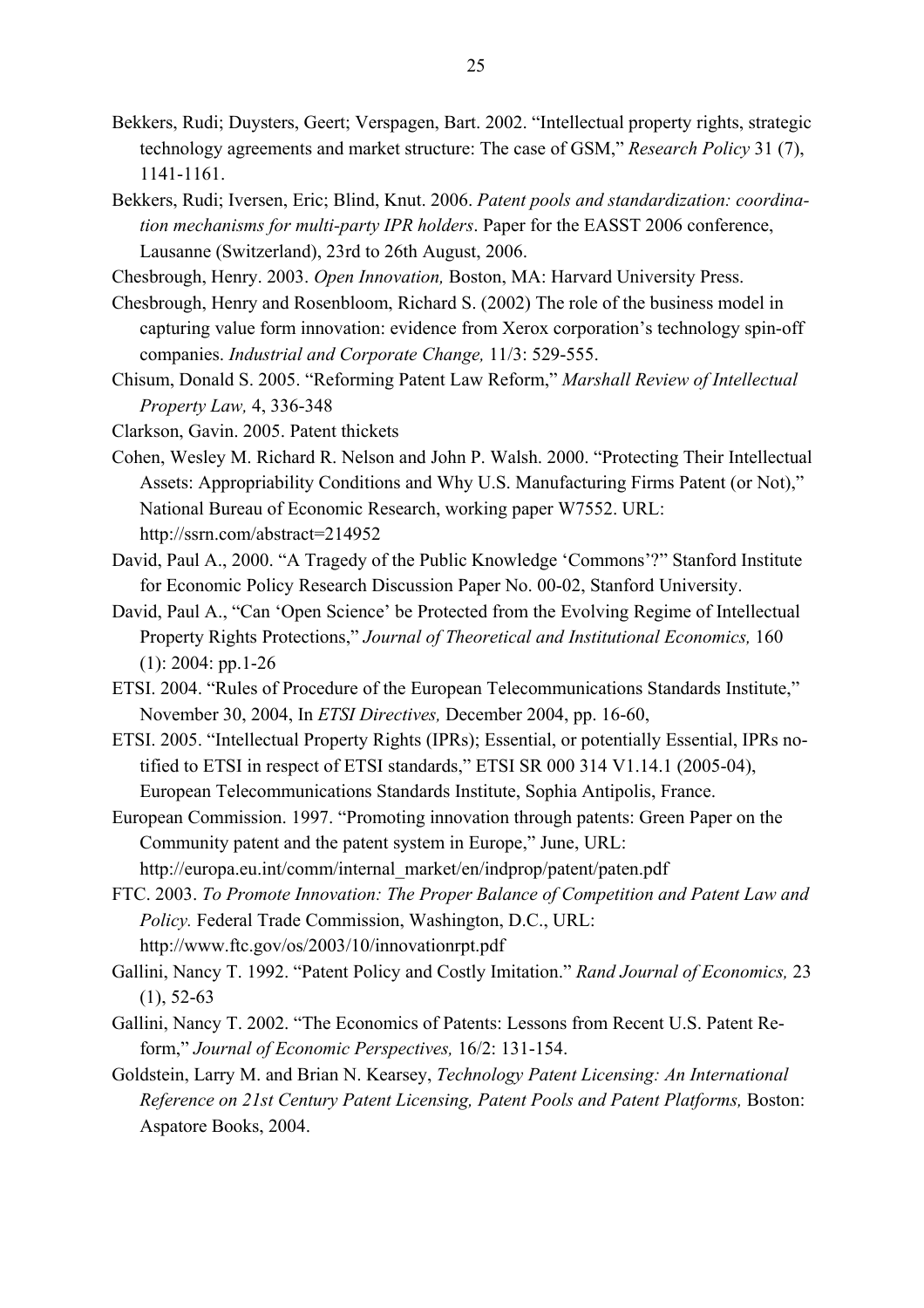- Goodman, David J. & Myers, Robert A. 2005. "3G Cellular Standards and Patents," *Proceedings of 2005 IEEE Wireless Communications and Networking Conference,,* June 13-16, pp. 415-420, DOI: 10.1109/WIRLES.2005.1549445
- Graham, Stuart J.H. and David C. Mowery, 2003. "Intellectual Property Protection in the Software Industry," in Wesley Cohen and Steven Merrill, eds., *Patents in the Knowledgebased Economy.* Washington, DC: National Academies Press, 219-58.
- Graham, Stuart J.H.; Harhoff, Dietmar; 2005, "Would the U.S. Benefit from Patent Postgrant Reviews? Evidence from a 'Twinning' Study" working paper, Georgia Tech College of Management.
- Granstrand, Ove; Patel, P.; Pavitt, Keith.1997. "Multi-technology corporations: Why they have 'distributed' rather than 'distinctive' core competencies." *California Management Review,* 39(4), 8-25.
- Griliches, Zvi. 1990. "Patent statistics as economic indicators: a survey." *Journal of Economic Literature* 28 (4), 1661–1707.
- Hall, Bronwyn H. and Rosemarie Ham Ziedonis "The Patent Paradox Revisited: An Empirical Study of Patenting in the US Semiconductor Industry, 1979-1995," *RAND Journal of Economics,* 32, 1 (2001): 101-128.
- Harhoff, Dietmar, Frederic M. Scherer and Katrin Vopel. 2003. "Citations, family size, opposition and the value of patent rights." *Research Policy* 32 (8), 1343-1363.
- Heller, Michael A., and Rebecca S. Eisenberg, 1998: "Can patents deter innovation? The anticommons in biomedical research," *Science,* 280, pp. 698-701.
- Hillebrand, Friedhelm (Ed.); *GSM and UMTS: the creation of global mobile communication:*  Wiley, Chichester, England.
- Iversen, Eric J. (1999). "Standardization and Intellectual Property Rights: ETSI's controversial search for new IPR procedures," *Proceedings of the 1st IEEE Conference on Standardisation and Innovation in Information Technology,* Aachen, Germany, September 15-17: 55-63.
- Jaffe, Adam B., "The U.S. patent system in transition: policy innovation and the innovation process," *Research Policy* 29 2000 531 – 557
- Jaffe, Adam B.; Lerner, Josh. (2004) *Innovation and its Discontents: How Our Broken Patent System is Endangering Innovation and Progress, and What to Do about It*. Princeton University Press, Princeton, NJ.
- Jaffe, Adam B. Trajtenberg, Manuel. 2002. *Patents, citations, and innovations: a window on the knowledge economy.* MIT Press, Cambridge, Mass.
- Kanellos, Michael. 2005. "Companies trying to cash in via licenses, lawsuits." CNET News.com, July 20, URL: http://news.com.com2009-1001\_3-5793470.html
- Lane, Nick (2003) "Risk of patent poker too high a gamble for Nokia," *3G Mobile*, (January 22), 5/2: 1-2.
- Lemley, Mark A.; Shapiro, Carl, "Probabilistic Patents," *Journal of Economic Perspectives,* Spring 2005, v. 19, iss. 2, pp. 75-98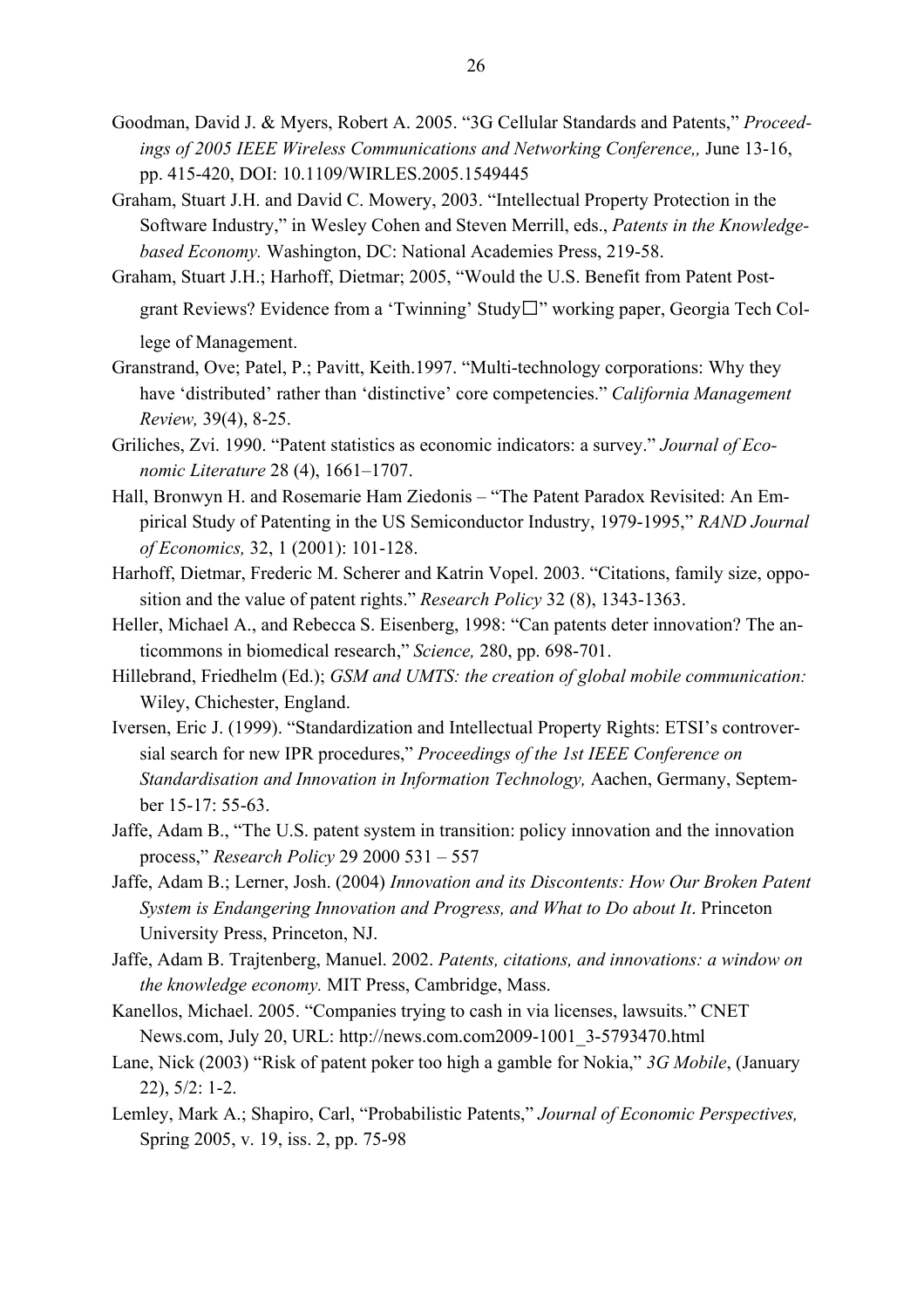- Lieberman, Marvin B. 1989."The learning curve, technological barriers to entry, and competitive survival in the chemical processing industries." *Strategic Management Journal,* 10 (5), 431-447.
- Loomis, Tamara, (2005) "Cell Break," *IP Law & Business*, July, URL: http://www.ipww.com/texts/0705/europhony0705.html
- Merges, Robert P. 1996, "Contracting into Liability Rules: Intellectual Property Rights and Collective Rights Organizations," *California Law Review,* 84 (5), 1293-1392.
- Merges, Robert P, Nelson, Richard R. 1990. "On the Complex Economics of Patent Scope." *Columbia Law Review,* 90 (4), 839-916.
- Mock, David, 2005. *The Qualcomm Equation.* New York: AMACOM.
- Murray, Fiona and Siobhán O'Mahony, "Reconceptualizing the Foundations of Cumulative Innovation: Individuals, Communities & Institutions," working paper, MIT Sloan School of Management, August 2005.
- Nordhaus, William D. 1969. *Innovation, Growth, and Welfare.* Cambridge, Mass.: MIT Press.
- OECD. 2002. *Genetic Inventions, Intellectual Property Rights and Licensing Practices: Evidence and Policies.* Organization for Economic Cooperation and Development, 2002.
- PA Consulting Group, "Essential patent rights in 3G wireless will win or lose companies millions," press release, September 11, URL:

http://www.paconsulting.com/news/press\_release/2002/pr\_20020911.htm

- Salz, Peggy Anne (2004) "Pay by the Rules." *Mobile Communications International*. April, p.109.
- Scotchmer, Suzanne, "Standing on the Shoulders of Giants: Cumulative Research and the Patent Law*," Journal of Economic Perspectives,* Vol. 5, No. 1. (Winter, 1991), pp. 29-41.
- Scotchmer, Suzanne, 2004. *Innovation and Incentives,* Cambridge, Mass.: MIT Press.
- Scott, Carol E. 2001. "The Radio Inventor/Entrepreneurs," *Business Quest,* URL: http://www.westga.edu/~bquest/2001/radio.htm
- Shapiro, Carl, "Setting compatibility standards: Cooperation or Collusion," In Rochelle Dreyfuss, Diane L Zimmerman and Harry First, eds., *Expanding the Boundaries of Intellectual Property: Innovation Policy for the Knowledge Society,* Oxford: Oxford University Press, 2001.
- Shapiro, Carl and Hal R. Varian, *Information Rules: A Strategic Guide to the Network Economy,* Boston: Harvard Business School Press, 1999.
- Sherry, Edward F.; Teece, David J. 2004. "Royalties, evolving patent rights, and the value of innovation." *Research Policy* 33 (2), 179-191
- Simcoe, Tim. 20006. "Open Standards and Intellectual Property Rights." In Henry Chesbrough, Wim Vanhaverbeke, and Joel West, eds., *Open Innovation: Researching a New Paradigm*, Oxford University Press, Oxford, pp. 161-183.
- Teece, David J. 1986. "Profiting from technological innovation: implications for integration, collaboration, licensing and public policy." *Research Policy,* 15 (6), 285-305.
- Trajtenberg, Manuel, 1990. "A Penny for Your Quotes: Patent Citations and the Value of Innovations." *RAND Journal of Economics,* 21(1), 172-187.